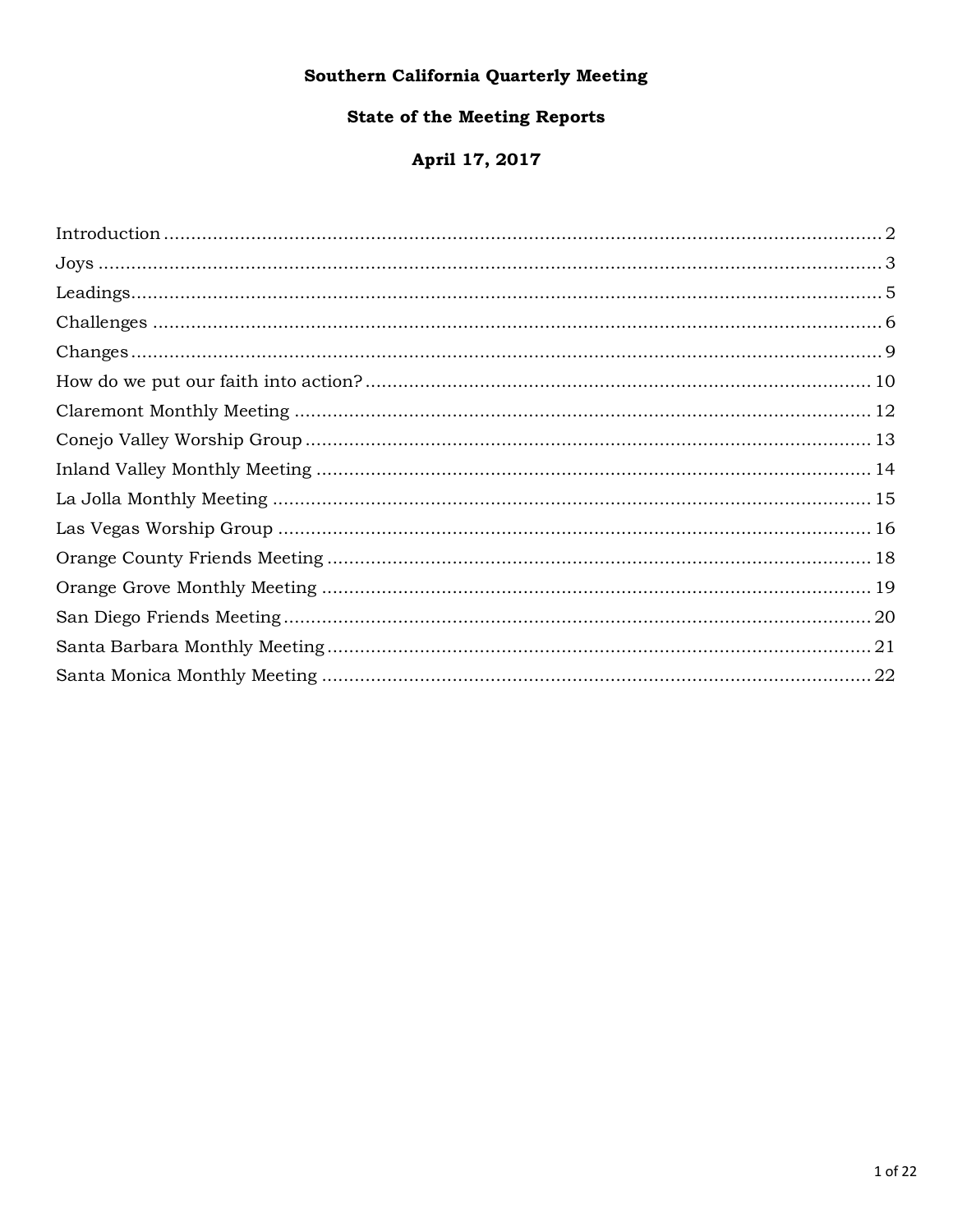#### **Introduction**

<span id="page-1-0"></span>The Ministry and Counsel Committee for Southern California Quarterly Meeting has compiled these State of the Meeting reports from all but 2 of our 13 monthly meetings and worship groups. In submitting our request for the reports this year, we posed the following queries:

- What are your greatest joys as a meeting?
- \* What leadings does your meeting feel most strongly?
- \* What troubles or challenges are you facing?
- \* Are there any changes you seek for the meeting?
- $\text{#}$  How do you put your faith into action?

The 2017 State of the Meeting reports are being presented in two ways:

- 1. Organized by topic, with a summary and the responses by meeting and worship group, noted in parentheses – this is a new format developed specially for the Spring Gathering presentation, designed to help bring focus to both the common and distinct aspects of our individual spiritual communities.
- 2. Organized by meeting, including the entire text of each report, with only minor formatting changes for consistency – this is the traditional format we have followed for many years, and this will be shared with Pacific Yearly Meeting for inclusion in the collective State of the Society report.

Our Faith and Practice advises, "The State of the Meeting Report should be a selfexamination by the Meeting and its members of their spiritual strengths and weaknesses and of the efforts to foster growth in the spiritual life". In this report, we will try to honestly answer the five suggested queries on our spiritual vitality. (Orange Grove Monthly Meeting)

Marloma / Long Beach was not able to submit a report this year, and we were not successful in obtaining a contact for Whitleaf Worship Group.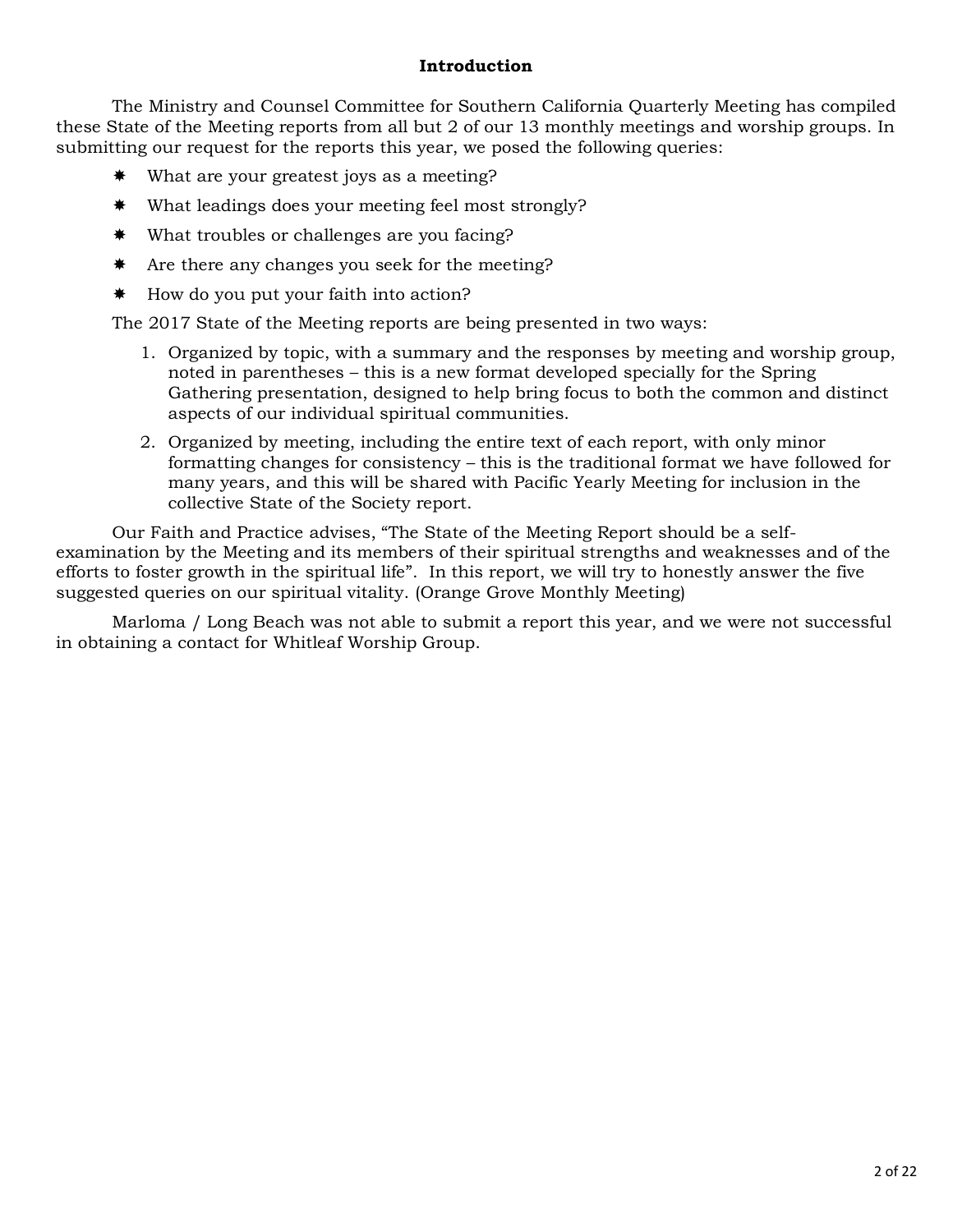<span id="page-2-0"></span>All of our meetings and worship groups shared that they find joy in their meeting for worship and fellowship. Here are excerpts from the reports:

Claremont – Worship continues to be our center. In recent months, we have felt a gathering and ongoing deepening of ministry. At a time when it is easy to despair, we often find ourselves filled with joy. An experiment with small group discussions around queries has brought a number of us into new friendships and closer community. In the past year, we have welcomed two new families, and our children's high spirits continue to fill us with wonder. We welcomed back a member who had taken some time away from meeting. Her perspective: "When I returned to Meeting, I found a new, nimble committee structure. I also found that opposition to change and action no longer seem to automatically predominate discussion. The climate feels conducive to growth. In Meeting for Worship, I have a physical sense of roots anchoring my feet deeply in the ground, and the inspired weight of centuries of right practice tangibly present in the room."

Conejo Valley – One of our greatest joys is the strong sense of community we share among members and attenders. Additionally, a long-time attender has now been accepted as a Member of Orange Grove Monthly Meeting.

We are continuing to grow in faith and in numbers. The "Meetup" social networking app has helped us welcome new attenders who are seeking a spiritual community.

Several of our worship group attend Orange Grove and Santa Barbara Meetings on the First Days we do not meet as the Conejo Valley Worship Group. In return, we welcomed visits from Orange Grove Friends. We enjoy being part of Pacific Yearly Meeting, Fall Fellowship, Spring Gathering and Santa Barbara Retreat. Recently, we joined with Friends from Santa Barbara and Ojai for Quakerism 201 exploration and sharing.

In these uncertain times, we appreciate being part of a community where peace and justice matter, where kindness and compassion are the norm, where diversity is accepted and celebrated, and where we are grateful to be led by the Spirit.

Inland Valley – Our Meeting's children are our greatest joy, and our strongest priority. We welcome the younger ones shortly before Rise of Meeting, and the older teens attend Meeting for Worship. The number of teens has risen and they actively participate in planning their own activities. We have welcomed two new members, and both are active in Immigration issues. Members and attenders have begun to Clerk new committees or have joined existing ones, which has made our community stronger.

The Women's March in Riverside was attended by many F(f)riends. It was certainly a joyful occasion.

Meeting for Worship continues to be gratifying and uplifting. In the current political and social situation, many feel overwhelmed. The practice of worshipping together-listening for the Spirit and sharing vocal ministry has helped alleviate our concerns and anxieties. We feel that the Religious Society of Friends is in a good position to help with the challenges facing our society today as we have in the past. As in past years, we sometimes move Worship to an outdoor site, or in members' homes.

La Jolla – We meet in that which is eternal, letting go of pride, fears, hopes and wishes. Meeting for worship continues to be the joyful center of the life of La Jolla Meeting. We take joy in witnessing the lives of those young people we have sent out into the world and are pleased to see more young adult attenders in Meeting. We are still hoping to attract more children and will be placing paid ads to let families know we are here.

Friends have been faithful in their support of the community. Our well-maintained meetinghouse and adequate financial resources support our community in its work. Lunch and fellowship after meeting for worship are particular joys.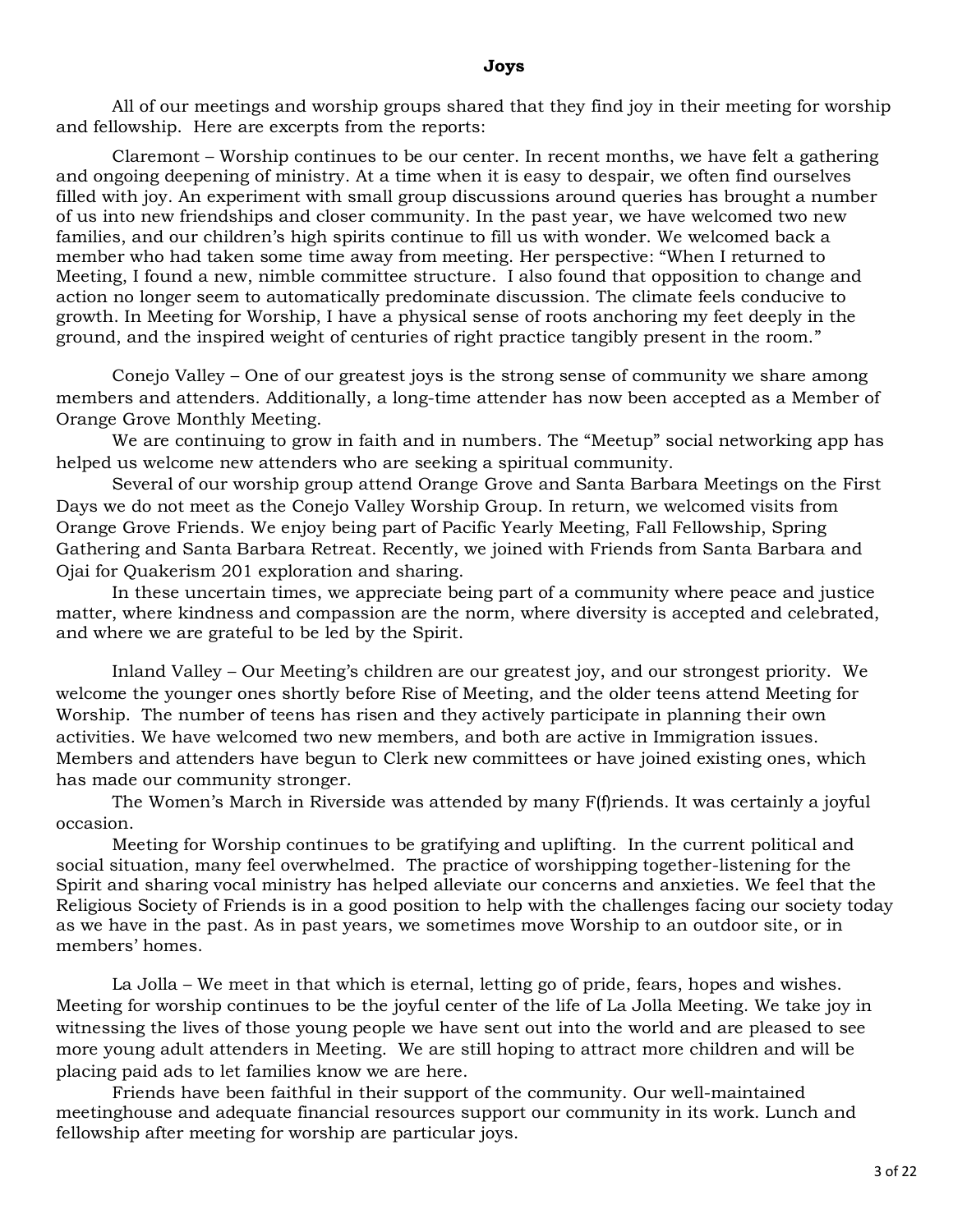Ojai – Among our greatest joys are the feelings of fellowship and peace during our silent and vocal communication. We are blessed that Val has opened his home as a refuge for us and that his health has improved. One of our members appreciates our group's tolerance and understanding in keeping our shared meals together vegetarian.

Orange County – We frequently experience deep ministry in Meeting for Worship – the sense of a "gathered meeting" is not uncommon. The Meeting provides a safe refuge every week where we can each do our part and experience an "attitude adjustment" from the turmoil in our nation and the world. The loving support from our community is a wonderful container for those who are putting their faith into action.

We delight in the love that we feel in worship, in fellowship, in sharing knowledge and guidance, and in responding to friends in need. More of us are "coming out" as Quakers. Some have found it rewarding to literally wear their Quakerism on their sleeves (using the "Love Thy Neighbor" buttons), thus starting conversations and increasing our visibility.

Orange Grove – One of the greatest joys for Orange Grove is the healthy number of new friends attending the Meeting. They bring new vision and energy to the meeting for worship and our committee work. We have found joy in actively trying to build our community as well. We had a successful retreat which brought those who attended into conversation about our individual beliefs and developed a deeper sense of community. We initiated baby welcoming observances to embrace our young parents. The recognitions of birthdays each month makes us feel more like a family. The consideration of sorrows in the "Afterwords" extension of worship has added depth to our ability to hold each other in the Light.

San Diego – We are pleased that those attending worship have reported strong worship. We usually have a lively social hour following worship. This invites participation that facilitates the development of a spirit infused community.

Santa Barbara – Meeting for Worship has been enhanced by singing during the hour before meeting on the first First day of the month. The musicians join the children for music in Firstday School, then after meeting everyone sings together. Firstday school is without a teacher/helper now, so Friends are volunteering during the search, as we have done for years in collaboration with teacher/helpers. We had a delightful celebration of the fifteenth birthdays of the three teens who have been with us most of their lives. We gave them copies of "Faith and Practice" and "The Prophet"' and marveled at their poise, maturity, loving hearts and readiness to serve. These young women are treasures. Occasionally we have had several preteens at meeting, plus a baby boy newly born.

We are fortunate to have received many gifts from past and present Friends that have enabled us to have our own meeting house in a complex that also provides us rental income – especially now, as contributions are down.

Santa Monica – The Meeting community, particularly our silent worship, is a source of comfort, a reliable resource, and a place to rest in chaotic times. A Friend reflected that the community felt like home and family, where they are supported, challenged, held and loved. We experience great joy in Quaker process which brings us together in love and trust. We are thankful for the many vital committees that sustain the Meeting, and offer companionship and opportunity for service. Friends noted the joys of Adult Education programs that featured workshops about the Bible and worship as well as sessions about Leadings, Mary Dyer, Income Inequality and Fox's Journal. Our children's education programs are a source of great joy; we are grateful to our Quaker teachers for this ministry.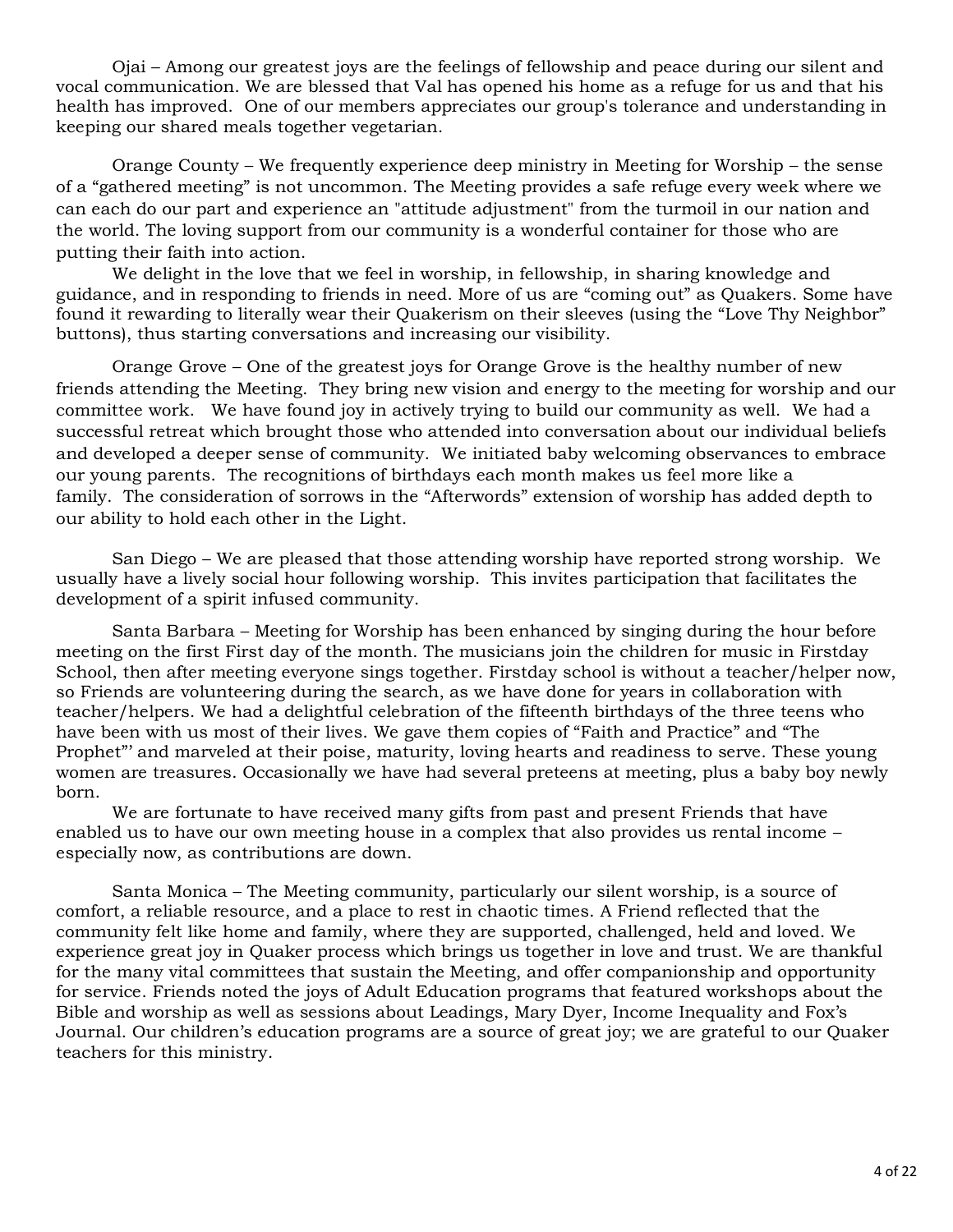## **Leadings**

<span id="page-4-0"></span>Most reports reflect the acknowledgement and support for leadings, most of which are individual, not corporate.

Inland Valley – Historically, our Meeting has had a leading in supporting people from Central America who have been driven from their homes by poverty or violence. More recently, we have become concerned about the plight of refugees from other parts of the world. We have restarted our Peace and Social Order Committee which is meeting on a regular basis. There are many ideas and questions to explore.

Many in our community have felt led to work with other faith groups. Our nation's troubled times have motivated these efforts. Meeting with others of different faiths has made it easier to see that of God in others. We are reminded that we have much more in common with other faiths than differences.

La Jolla – Adult Religious Education Committee organizes weekly sessions to prepare us for worship and a monthly Saturday education program. With many among us new to Friends, this education in Quaker practice is important. Meeting encourages and subsidizes attendance at gatherings of the greater Quaker community, knowing that it is another way to deepen our understanding of Quaker process and practice.

The actions of individual Friends bring Quaker values into the work of many other groups. Some Friends pursue their leadings with the help of a newly organized Leadings committee, a successor to our Peace and Social Order Committee. Several independent concerns were united this year into corporate action through an Asylees, Immigrants, Refugees (AIR) Committee, assisting Meeting families sheltering people in their homes.

Ojai – Some of us have strong feelings about having more group actions to build connections. Individuals all have their own commitments, but a desire was heard to consider being a presence together in some kind of group action in the future. What that may evolve into isn't seen at this time.

Orange County – Our meeting tends to quietly support individual members and attenders who have strong leadings; in a sense, the interconnectedness of our community is our strongest leading. We share a deep appreciation for the Meeting's absolute commitment to the equality of all people and yearn for a Quakerly corporate response to the frightening changes we see taking place.

We want to make ourselves known to those who might yearn for what we offer, and also we wonder how to do outreach and be consistent with our commitment not to proselytize.

Santa Monica – We are relatively effective in a variety of individual leadings, but struggle with identifying and acting upon our corporate leadings. Many Friends noted that our work about Economic Inequality, including the related blog and the approved Minute, represent a real possibility and opportunity for a corporate leading. We continue to search for who we are as Quakers in the world around us. What is our core? What are we doing together? A Friend spoke of "the past five years as ones of self-discovery, coming to know our identity as a community and faith organization. This will support us as we are drawn into the world and begin to experience an expanding sense of community."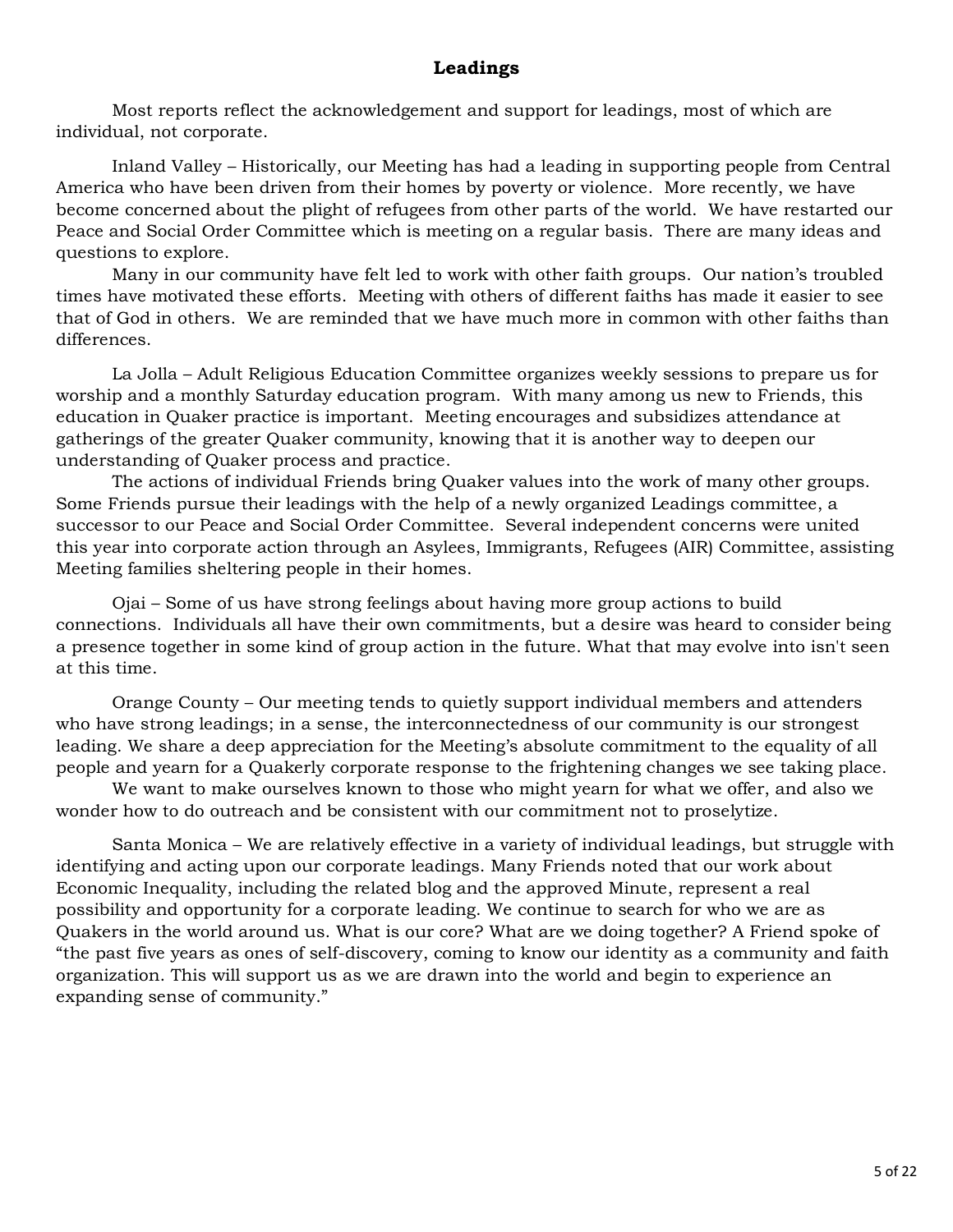### **Challenges**

<span id="page-5-0"></span>Many of our meetings face challenges with decreasing size and therefore the effect of losing any of its members or attenders. This is especially true the smaller the group. Las Vegas and Ojai speak for our worship groups:

Las Vegas – We deal with the graces of age and life with dignity and minor support from other Friends, and stronger support from other friends and family. Challenges in the form of death, illness, relocation, and everyday life present each member with the opportunity for spiritual growth.

Claremont – Claremont Friends have responded to the challenges of an aging membership, fewer participants and diminished energy by transforming our committee structure, reducing the number of committees from twenty to eight. The process was extensive and inclusive. After a Meeting retreat followed by five threshing sessions, the plan combines committees, subsuming several functions under one general category. Instead of an adult discussion committee and a children's education committee, for instance, we now have a broader Spiritual Growth and Education committee. One result is a dialogue on ways that the Meeting as a whole can take greater ownership for Children's Meeting. After several months with the new committees, we recognize the need for some mid-course adjustments. We are generally pleased, however, with the new energy arising within the meeting.

Conejo Valley – In reflecting on our troubles and challenges, we hold in the Light the health concerns of f/Friends and offer support as we are able.

Inland Valley – A continuing concern has been finding a permanent home for our Meeting. After many attempts to get the City of Riverside to allow us to build affordable housing and a Meeting Site on our property, we have come to the realization that this will not be possible. We have sold that property, which has placed us in a better financial position to support buying an existing structure. We are concerned, however, that we may be forced to leave our current location before we have located a suitable place.

Because of changes in members and attenders, our donations have decreased. This has forced to make difficult financial decisions, which we hope will be eased in the future.

La Jolla – Meeting continues to face challenges. Finding Friends both willing and able to serve on committees remains difficult. We feel deeply the deaths this year of Maria Elena Vidana and Karen Thomas, loving Friends who insisted we look racism and bias in the face. We know we need to make Meeting a safe and welcoming place for everyone. The political state of the country presents Meeting with particular difficulties at present. Friends often feel called to respond to world events but we do not all share the same political orientation. It is our challenge to maintain open ears and an open heart in a world where fear, anger, and violence seem to prevail. We still feel called to answer that of God in every person.

Our meeting does not always meet internal conflict head on. We wish to do better but sometimes still fall short. Recent efforts in search for healing and unity over past conflicts are showing progress, but work still remains. We acknowledge that it is not enough to talk love and peace. The hard part is in living it. We do that best when we seek unity in the Divine.

Ojai – We also find we are distracted by late arrivals and people having trouble settling in to worship. Many feel upset about the current political environment.

We have a desire for more growth and the wisdom to work together, so that everyone is able to respect each other's differences.

Of course, there are other challenges as well, both internal to the meeting community and external-what is happening in our communities, our nation and the world: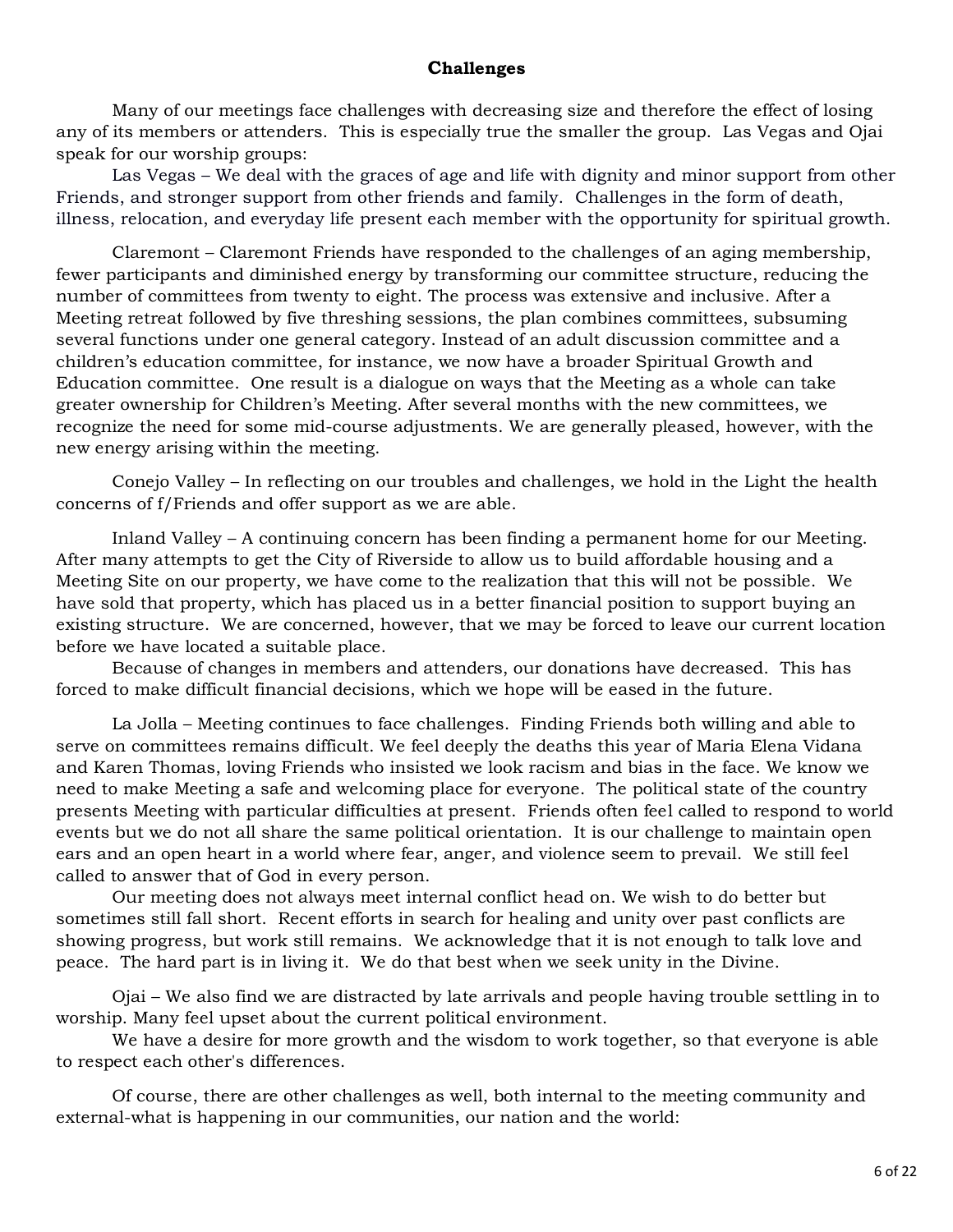Orange County – Many of us care deeply about and are working to address the problems impacting those who are most vulnerable in the current political climate. We also want to ensure we are welcoming and sensitive to those who may not hold our liberal opinions.

Our ability to keep a nurturing silence in the meeting space during certain times (such as the transition between QE and worship) has grown, but remains a concern to some members.

We will not have an Easter Retreat program this year for the first time in many years as too few people signed up. We are exploring alternative programs that more will be able to attend.

We wrestle with the desire many of us share to acquire our own property, and many questions remain as to how we might best nurture that future.

Orange Grove – We feel led to be good stewards of our property, using it wisely while remaining financially stable. Members and attenders have taken advantage of our Special Grants and Travel & Scholarship Funds for individual spiritual enrichment. The children's program is precious to us. Having the children enter at the end of the hour has been beneficial to them as they experience settled worship and occasionally minister. But the program itself needs more consistency and active participation by Meeting and we are challenged to address this.

Some other challenges we face include a great need to deepen our worship when current events dominate our thoughts. We struggle with how to help friends minister from their own authentic experience. We are challenged to lovingly address long-term conflict in the Meeting and how to face it faithfully and constructively. We have concerns about filling our many committee responsibilities with fewer people when both old and new friends have difficulty finding time. We have experimented with laying down standing committees until the Spirit rises to support them again. We struggle with how to make our new members and attenders feel a vital part of the Meeting when committee work has traditionally been the key to building that bond.

San Diego – We have no children's program and no children or teens who regularly attend meeting. We are encouraged by recent attendance of children and of queries from parents. It would be wonderful to have regular attendance of children and young people.

Attendance at meetings for worship has increased to about 12 per week. This has not increased membership or financial contributions. We frequently have persons who attend meeting who are visiting or temporarily staying in San Diego. Many weeks members and regulate attenders are only half of those present for worship. We have difficulties filling committees and actually doing the work of the meeting. The monthly meeting for business often serves as a "committee of the whole".

Santa Barbara – A major concern within meeting has been fewer attenders at meeting for Worship, Business and committee meetings and after meeting events. Many come for awhile and then stop. Some are students at local colleges or the University and leave at graduation. We have lost several Friends to early deaths and others are not able to attend due to long term illnesses. We are an inclusive meeting, with no gender issues. We accept same sex marriage with a warm welcome, but find ourselves with few attenders of color. The critical question is how to encourage participation of everyone in our meetings? Suggestions were: inclusion of new attenders in conversations during Fellowship after Meeting, outreach when not attending, public notices, more potlucks and more involvement in each others lives.

This difficult time finds us ever more in need of the quiet of Meeting for Worship with Friends. We seek the Spirit which is ever present in us, and becomes more profound and supportive as we gather together. We thank the Friends of the past for their help and inspiration and seek new Friends who will help us build the Peaceable Kingdom, here in our hearts and on this beautiful earth.

Santa Monica – We grappled with many challenges, including discernment about a potential new renter, the functioning of our Children's Education Committee, on-going issues about vocal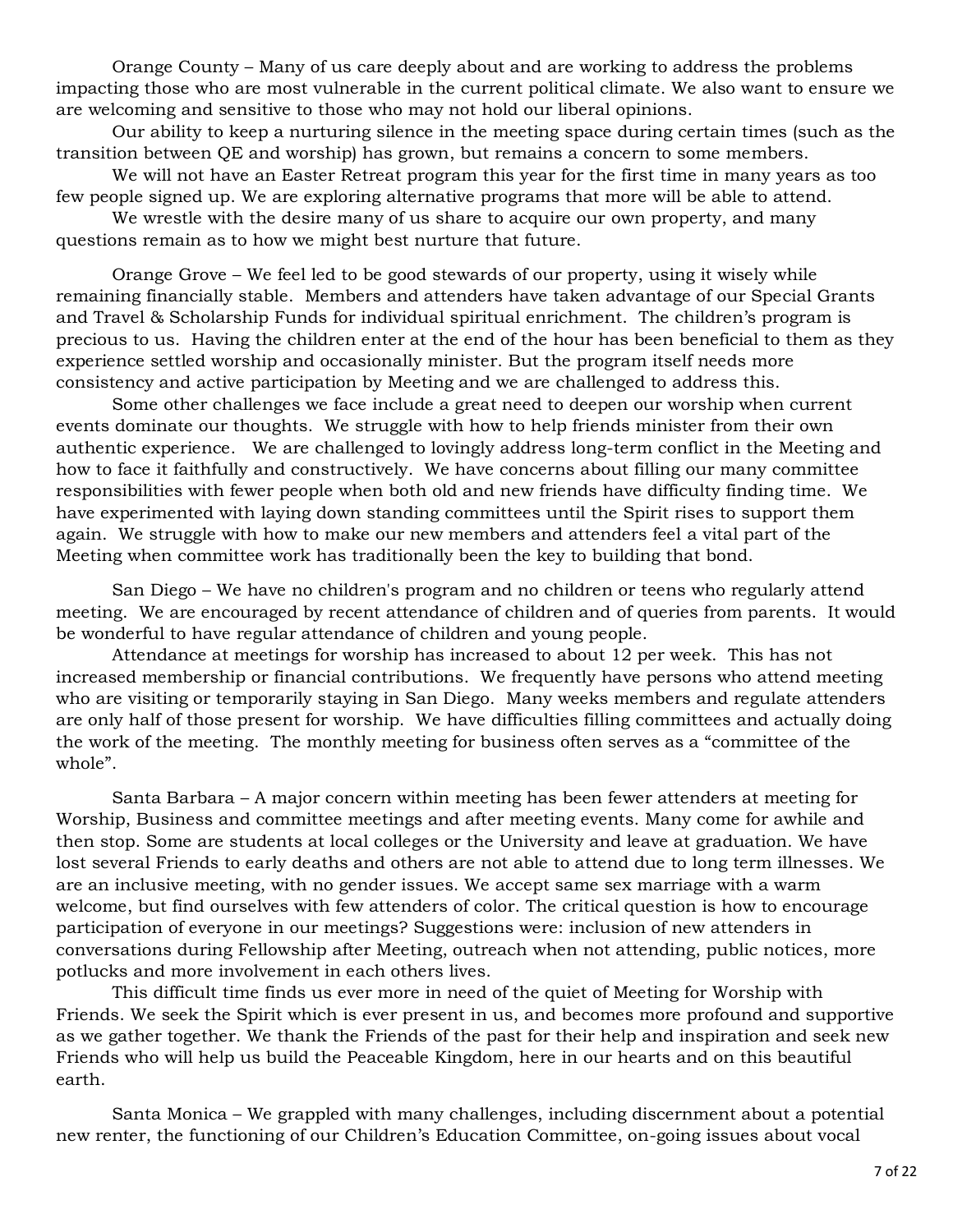ministry, the need to be a supportive, healing community, and the need to be more welcoming. In discerning whether to rent, we discovered that we couldn't come to unity about a potential new renter, although we did assert the value of Stewardship in the use of our meeting-house. As part of this rental process and for the first time in memory, we had a searching meeting with our neighbors, listening and reflecting on their concerns about our rentals, and thereby expanding our sense of community to include neighbors.

In addition, we face the challenge of becoming a more welcoming community to our frequent newcomers and visitors. Friends suggested offering more sessions about Quaker process and versions of Quakerism 101. We would like to see more diversity and younger people as the community skews older. We do greet newcomers and offer a table with literature and a Friend to answer questions, but want to improve our follow-up. One Friend expressed concern about "our lack of purposeful growth." Another Friend said that we are "a community whose warmth and support are insufficient to reach and soothe the individual desperation that often lives buried in plain sight."

Finally, among other challenges, we mourn the untimely death of a beloved member and hold in our hearts our Friends who are dealing with serious personal and family health issues. We pray and wonder: how can we approach these various challenges together, under the guidance of the Spirit, in the Light, and with compassion and love?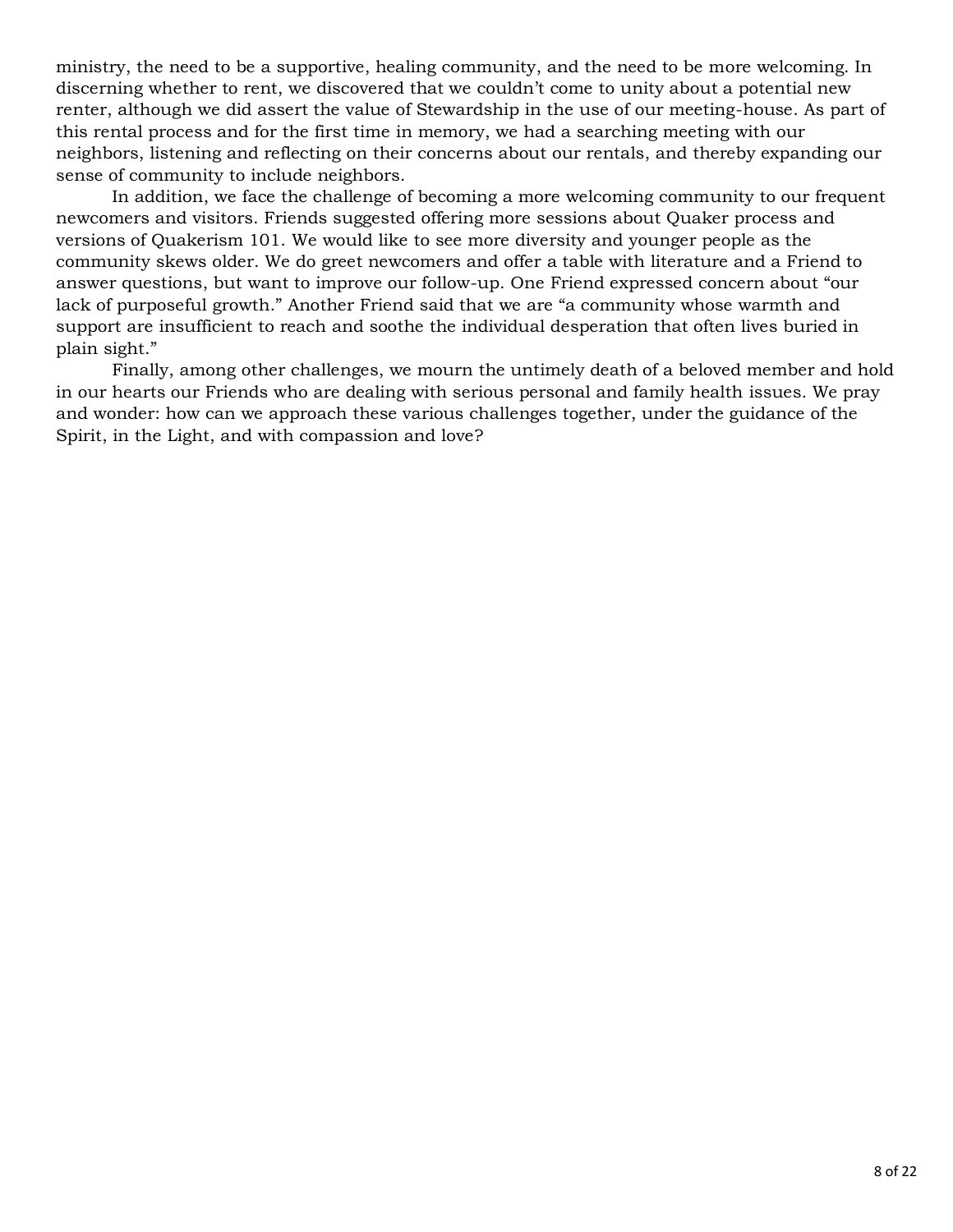#### **Changes**

<span id="page-8-0"></span>Claremont – We trust in the Light to open us to further possibilities and show us the way forward.

Conejo Valley – We have settled into our new meeting location in a private home with beautiful drought-tolerant flowers greeting us, and feel a sense of stability with our core attenders.

Inland Valley – One of our oldest members and a family with children have moved. However, we have had many new people attending regularly. Overall, we are trying to organize to be more effective and more inclusive.

La Jolla – We are an experimental religion, and we have been experimenting in our practices. We are looking at possible ways to be more welcoming, especially to children and young adults. Ending worship with a time for joys and concerns has allowed us to both deepen the preceding worship time and to allow us to know and nurture each other.

Ojai – We lost a long-time attender recently and hope to engage everyone so that all will be able to worship together again.

Orange County – Some feel there are too few people doing the work of the Meeting. We need to consider how we engage with new people and encourage active attenders to become members, ensuring that every one of our attenders and members has the sense of belonging to a beloved community.

The Meeting is grateful for the children who have become a regular part of our lives this past year, and we continue to miss the vitality of more children being present. We have activity and educational programs for all ages available every Sunday in the hope they will be needed.

We are inspired to diversify and enhance the material we cover in Quaker Explorations (adult religious education) to stimulate our thinking and encourage the development of vocal ministry. We seek to help everyone share responsibility for the quality of our worship.

0range Grove – Having the children enter at the end of the hour has been beneficial to them as they experience settled worship and occasionally minister. But the program itself needs more consistency and active participation by Meeting and we are challenged to address this.

San Diego – Visitors are new attenders are impressed with our new facility, which is shared with the US Mexico Border Program of the American Friends Service Committee and the Peace Resource Center of San Diego, as well as San Diego Church of the Brethren, the fourth partner in the building. During the past year, we completed construction of a canopy solar system that both shades the parking area and should generate enough electricity to supply most of the energy needs for the entire campus each year.

Santa Barbara – As Santa Barbara Friends gather on First Day Meeting for Worship we are blessed with a silence that brings us into the spiritual depth of our meeting. Often this silence is unbroken. However, many share their thoughts and concerns during introductions, when "afterthoughts" are encouraged. This "afterthoughts" time has become an important part of our meeting, allowing Friends to share thoughts that they may have felt were not yet fully formed enough to break the silence. The question is whether "after thoughts" sharing significantly affects Spirit led sharing during Meetings for Worship. Both ways of sharing are important to our meeting. Seekers meetings have been suggested for better understanding and discernment.

Santa Monica – We have taken steps to protect and save our valuable archives. We are in the process of finding a new daytime renter in order to assure our financial stability. We have established an outreach sub-committee to begin to engage in more effective presence in the larger community.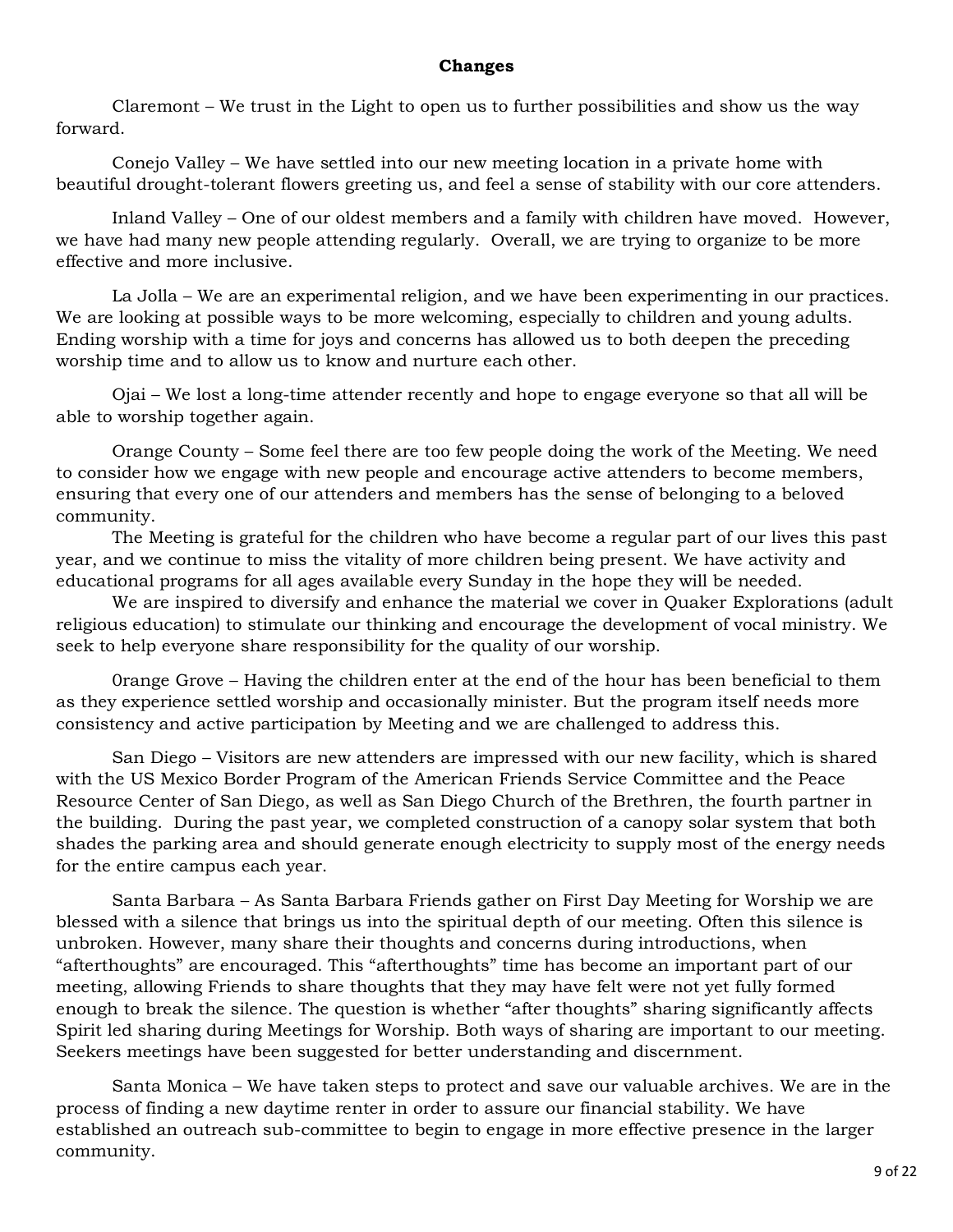#### **How do we put our faith into action?**

<span id="page-9-0"></span>Many in our community are extensively and individually involved in work that puts their faith into action. However, corporate actions are more limited among our meetings and worship groups. There is a recurring desire for deeper and broader corporate action, coupled with a concern for a lack of direction in some cases and also by a lack of people willing and able to serve in roles on committees such as the Quarterly Peace & Social Order and the corresponding and related monthly meeting committees.

Claremont – In finding ways to help those in our community who may be targets of injustice and hate, we were guided by words of one of our members, "We need to first ask them what help they would like from us." In this light, we brought together in a retreat leaders from the Islamic community, from an organization working with refugees and undocumented workers, and an agency providing food, shelter, and job-training to those with low incomes. One need was recently brought to us by a member who has been studying the Qur'an at a local Mosque and developing a relationship with teachers at their school. She learned of the school's need for some computer hardware, which our meeting was happy to provide. A new participant in the Meeting has offered to install software so that the students can write in Arabic. Another Friend has joined an interfaith refugee resettlement team and is helping a Syrian woman learn English.

Multiple threshing sessions have helped us to reach unity on criteria for giving and integrating the Outreach budget with core Quaker values. It is encouraging to see Members and Attenders coming together to discuss how we can live out our testimonies both through our giving and our personal involvement. Similarly, our grounds continue to be a source of ministry in the community, through for example our ongoing relationship with the Claremont Homeless Advocacy Program and the growth and burgeoning of our new landscape.

Conejo Valley – As a Worship Group, individuals bear Quaker Witness to the World through their lives as they are led. Some of these activities include being a part of the Afghan Girls School Committee, Alternatives to Violence facilitation in California Men's Colony, as well as other prison ministries, and contributing to food rescue collection and distribution including delivery to homebound seniors. Our members support our local Islamic Center, as well as the wider Muslim community, and maintain interfaith and ecumenical connections with numerous spiritual and community service groups.

Inland Valley – Many members are involved in many other organizations that fight for social justice. We meet with others who are affected by discrimination, seeking and finding that of God in them. We recognize that everyone in Meeting has something to offer: Commitment, respect, empathy, compassion, openness, and action, including our youth. We know it is required that we listen carefully to each other.

Ojai reflects the general sense of not having a clear direction for our social concerns:

Some of us have strong feelings about having more group actions to build connections. Individuals all have their own commitments, but a desire was heard to consider being a presence together in some kind of group action in the future. What that may evolve into isn't seen at this time.

Larger meetings have a lot going on:

Orange County – A newly formed FCNL Advocacy Team is building rapidly from the interest and conviction of a small group in the Meeting to a much larger team that can make a real difference.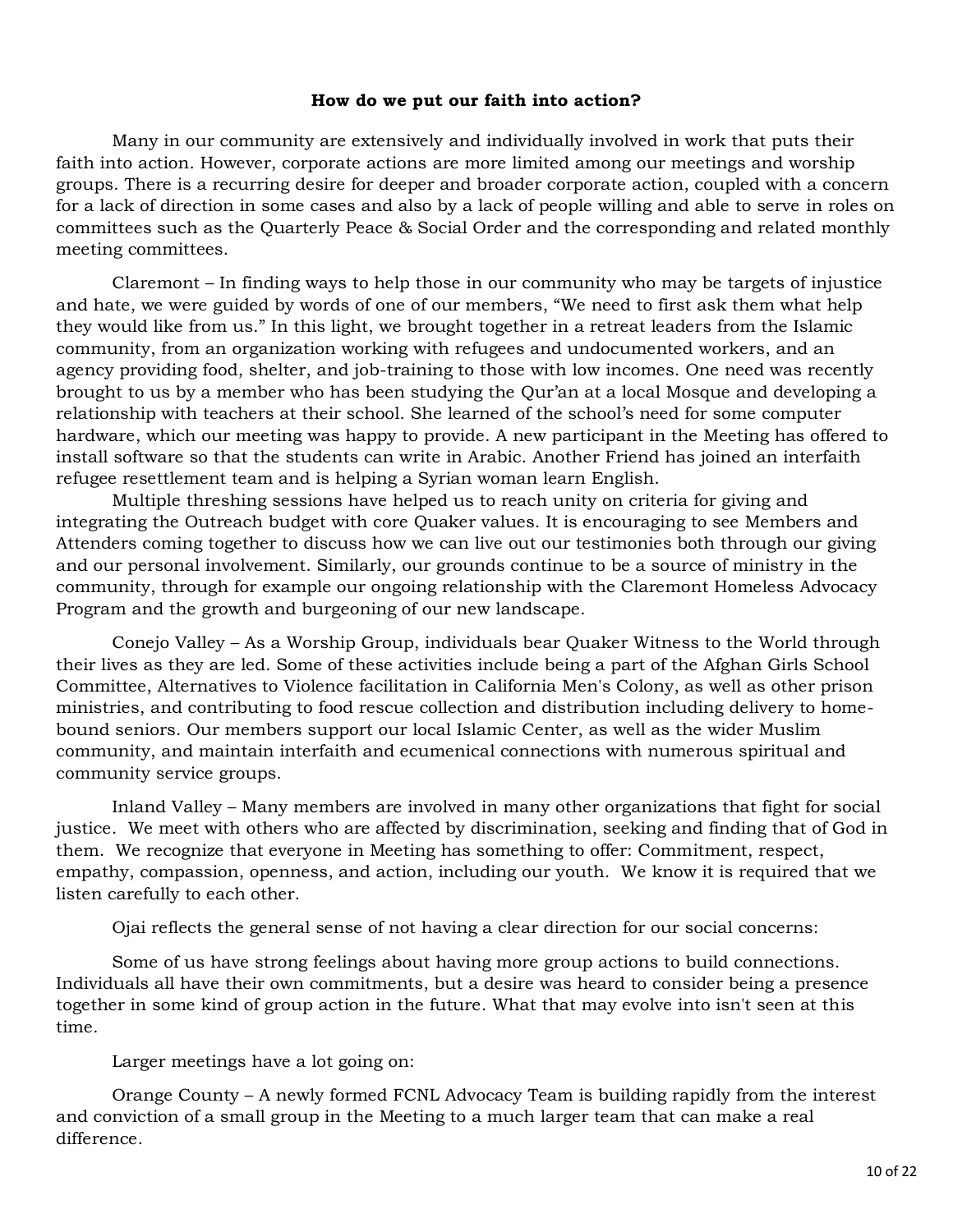We continue our participation in: the OC Pride LGBT Festival, the Global Village, the CROP Walk, the distribution of homeless hygiene kits, an ongoing relationship in support of the domestic violence shelter Human Options, and the annual Christmas project, which this year supported Friendly Water for the World.

Orange Grove – These challenging times have led our Meeting to be more socially active and more engaged in putting our faith in action. Our Peace and Social Concerns Committee is thriving and present on weekends and weeknights in the meetinghouse, in congressional offices, at city council meetings and on marches. Many individuals as well are taking their part in social justice actions in the local community and the broader world.

…by thoughtful use of our energy, we can build the strength and commitment of our Meeting to keep the Quaker Light alive and growing in the 21st Century".

Santa Barbara – Concerns are carried by many Friends within our meeting. The Alternatives to Violence Project in California has grown to the point where it no longer is under the care of the meeting, while some in meeting are active facilitators. Other concerns addressed by Friends include: Truth and Recruitment in several high schools in Santa Barbara County; monthly vigils at Vandenberg Air Force Base; Prison Visitation; an attendee at Standing Rock Encampment and the Indian March in Washington, and now working on divestment; cooking for the homeless at Transition House; participation in a local clergy and laity group working to decriminalize mental illness and provide care in the county of Santa Barbara; and the Quaker reading group.

Santa Monica – Many of us are politically and socially active, putting our individual faith into action. Meeting is an integral part of many Friends' lives, and Friends spoke to how the presence of Quaker values and beliefs has changed them. One Friend offered: "I try to be a more attentive listener as I am reminded to see that of God in others." A Friend noted "the presence of individual Friends' projects reflecting the testimonies." How can we get all of these people together and create synergy? How do we use our tools like worship, clearness committees, and Quaker process to enact our faith? Citing George Fox's *Journal*, Friends urge us "…to walk cheerfully over the world, answering that of God in every one."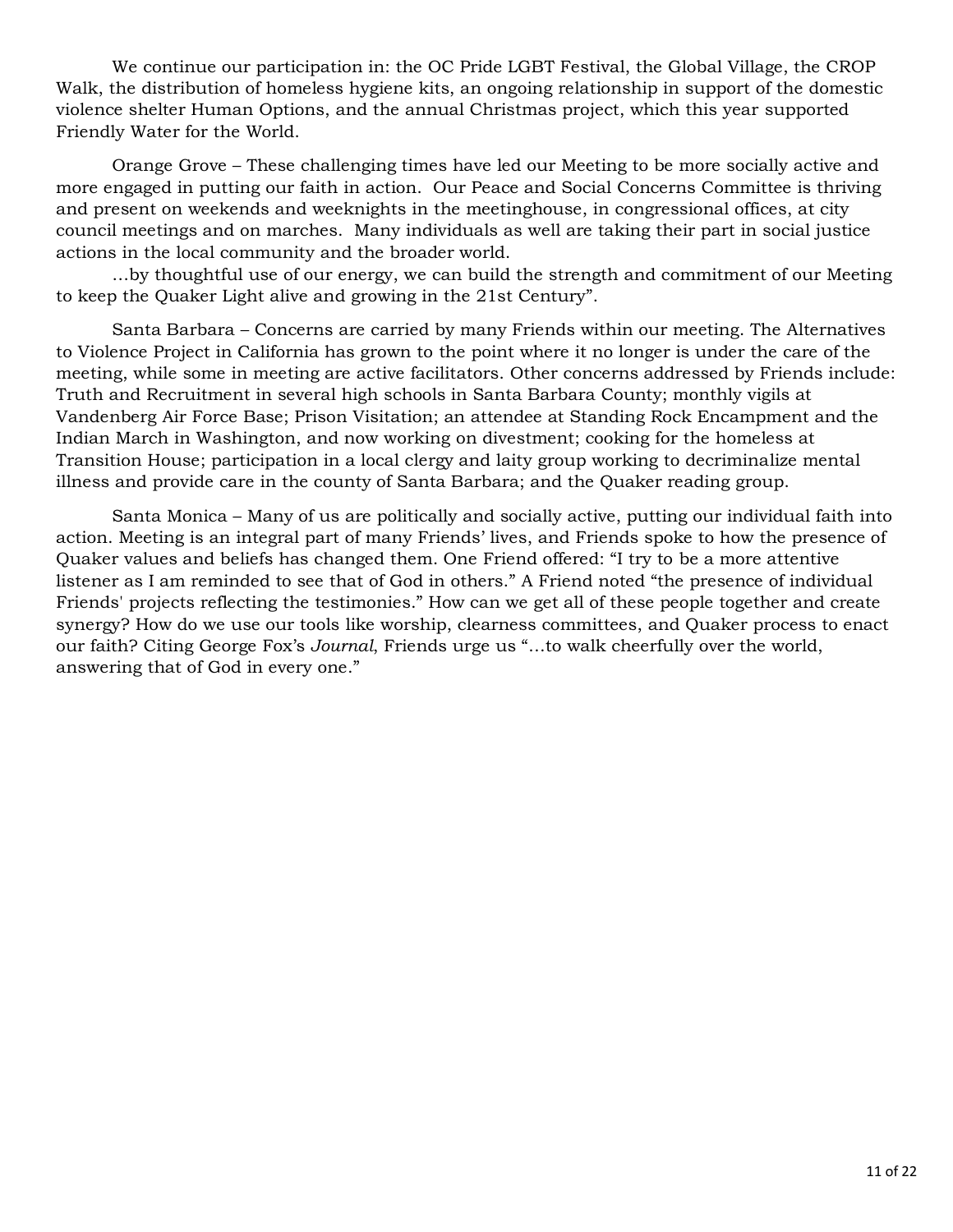### **Claremont Monthly Meeting**

State of the Meeting, 2017

<span id="page-11-0"></span>Claremont Friends have responded to the challenges of an aging membership, fewer participants and diminished energy by transforming our committee structure, reducing the number of committees from twenty to eight. The process was extensive and inclusive. After a Meeting retreat followed by five threshing sessions, the plan combines committees, subsuming several functions under one general category. Instead of an adult discussion committee and a children's education committee, for instance, we now have a broader Spiritual Growth and Education committee. One result is a dialogue on ways that the Meeting as a whole can take greater ownership for Children's Meeting. After several months with the new committees, we recognize the need for some mid-course adjustments. We are generally pleased, however, with the new energy arising within the meeting.

Worship continues to be our center. In recent months, we have felt a gathering and ongoing deepening of ministry. At a time when it is easy to despair, we often find ourselves filled with joy. An experiment with small group discussions around queries has brought a number of us into new friendships and closer community. In the past year we have welcomed two new families, and our children's high spirits continue to fill us with wonder. We welcomed back a member who had taken some time away from meeting. Her perspective: "When I returned to Meeting, I found a new, nimble committee structure. I also found that opposition to change and action no longer seem to automatically predominate discussion. The climate feels conducive to growth. In Meeting for Worship, I have a physical sense of roots anchoring my feet deeply in the ground, and the inspired weight of centuries of right practice tangibly present in the room."

In finding ways to help those in our community who may be targets of injustice and hate, we were guided by words of one of our members, "We need to first ask them what help they would like from us." In this light, we brought together in a retreat leaders from the Islamic community, from an organization working with refugees and undocumented workers, and an agency providing food, shelter, and job-training to those with low incomes. One need was recently brought to us by a member who has been studying the Qur'an at a local Mosque and developing a relationship with teachers at their school. She learned of the school's need for some computer hardware, which our meeting was happy to provide. A new participant in the Meeting has offered to install software so that the students can write in Arabic. Another Friend has joined an interfaith refugee resettlement team and is helping a Syrian woman learn English.

Multiple threshing sessions have helped us to reach unity on criteria for giving and integrating the Outreach budget with core Quaker values. It is encouraging to see Members and Attenders coming together to discuss how we can live out our testimonies both through our giving and our personal involvement. Similarly, our grounds continue to be a source of ministry in the community, through for example our ongoing relationship with the Claremont Homeless Advocacy Program and the growth and burgeoning of our new landscape.

We trust in the Light to open us to further possibilities and show us the way forward.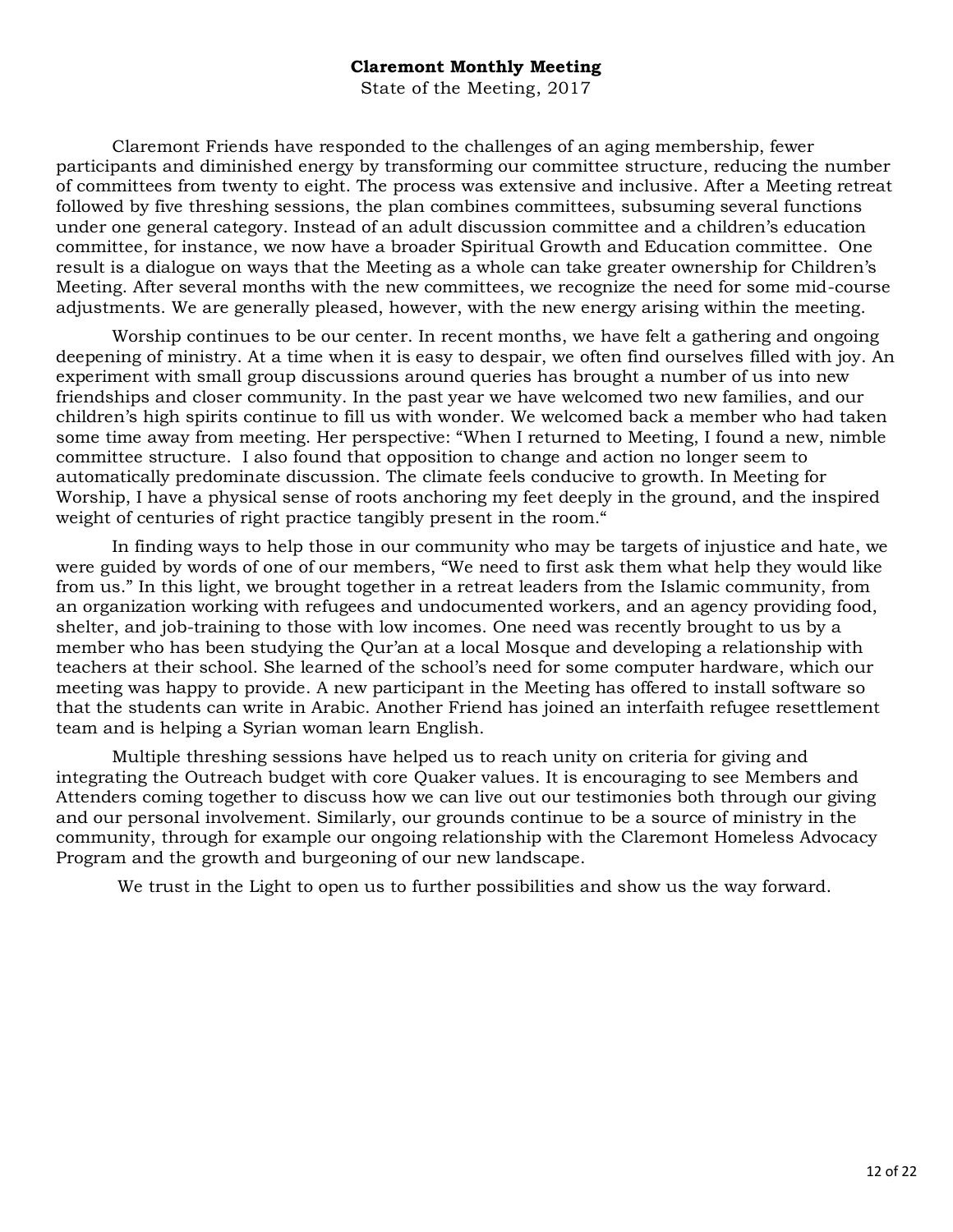## **Conejo Valley Worship Group**

*Under the care of Orange Grove Monthly Meeting* State of the Meeting, 2017

<span id="page-12-0"></span>One of our greatest joys is the strong sense of community we share among members and attenders. Additionally a long-time attender has now been accepted as a Member of Orange Grove Monthly Meeting.

We have settled into our new meeting location in a private home with beautiful droughttolerant flowers greeting us, and feel a sense of stability with our core attenders.

We are continuing to grow in faith and in numbers. The "Meetup" social networking app has helped us welcome new attenders who are seeking a spiritual community.

Several of our worship group attend Orange Grove and Santa Barbara Meetings on the First Days we do not meet as the Conejo Valley Worship Group. In return, we welcomed visits from Orange Grove Friends. We enjoy being part of Pacific Yearly Meeting, Fall Fellowship, Spring Gathering and Santa Barbara Retreat. Recently we joined with Friends from Santa Barbara and Ojai for Quakerism 201 exploration and sharing.

In reflecting on our troubles and challenges, we hold in the Light the health concerns of f/Friends and offer support as we are able.

As a Worship Group individuals bear Quaker Witness to the World through their lives as they are led. Some of these activities include being a part of the Afghan Girls School Committee, Alternatives to Violence facilitation in California Men's Colony, as well as other prison ministries, and contributing to food rescue collection and distribution including delivery to home-bound seniors. Our members support our local Islamic Center, as well as the wider Muslim community, and maintain interfaith and ecumenical connections with numerous spiritual and community service groups.

In these uncertain times, we appreciate being part of a community where peace and justice matter, where kindness and compassion are the norm, where diversity is accepted and celebrated, and where we are grateful to be led by the Spirit.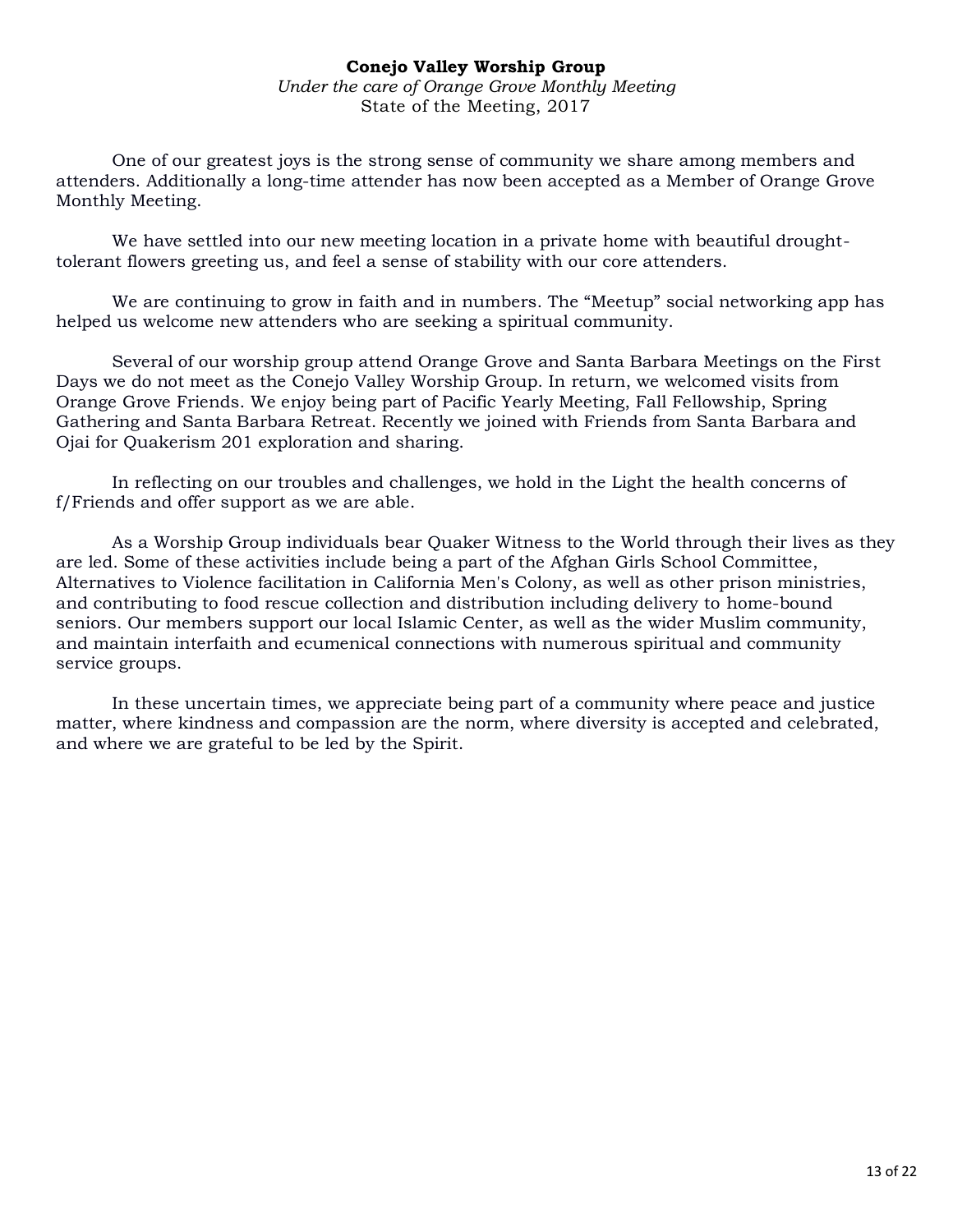#### **Inland Valley Monthly Meeting**

State of the Meeting, 2017

<span id="page-13-0"></span>**Joys:** Our Meeting's children are our greatest joy, and our strongest priority. We welcome the younger ones shortly before Rise of Meeting, and the older teens attend Meeting for Worship. The number of teens has risen and they actively participate in planning their own activities. We have welcomed two new members, and both are active in Immigration issues. Members and attenders have begun to Clerk new committees or have joined existing ones, which has made our community stronger.

The Women's March in Riverside was attended by many F(f)riends. It was certainly a joyful occasion.

Meeting for Worship continues to be gratifying and uplifting. In the current political and social situation, many feel overwhelmed. The practice of worshipping together-listening for the Spirit and sharing vocal ministry has helped alleviate our concerns and anxieties. We feel that the Religious Society of Friends is in a good position to help with the challenges facing our society today as we have in the past. As in past years, we sometimes move Worship to an outdoor site, or in members' homes.

**Leadings**: Historically, our Meeting has had a leading in supporting people from Central America who have been driven from their homes by poverty or violence. More recently, we have become concerned about the plight of refugees from other parts of the world. We have restarted our Peace and Social Order Committee which is meeting on a regular basis. There are many ideas and questions to explore.

Many in our community have felt led to work with other faith groups. Our nation's troubled times have motivated these efforts. Meeting with others of different faiths has made it easier to see that of God in others. We are reminded that we have much more in common with other faiths than differences.

**Challenges**: a continuing concern has been finding a permanent home for our Meeting. After many attempts to get the City of Riverside to allow us to build affordable housing and a Meeting Site on our property, we have come to the realization that this will not be possible. We have sold that property, which has placed us in a better financial position to support buying an existing structure. We are concerned, however, that we may be forced to leave our current location before we have located a suitable place.

Because of changes in members and attenders, our donations have decreased. This has forced to make difficult financial decisions, which we hope will be eased in the future.

**Changes**: One of our oldest members and a family with children have moved. However, we have had many new people attending regularly. Overall, we are trying to organize to be more effective and more inclusive.

**Faith in Action**: Many members are involved in many other organizations that fight for social justice. We meet with others who are affected by discrimination, seeking and finding that of God in them. We recognize that everyone in Meeting has something to offer: Commitment, respect, empathy, compassion, openness, and action, including our youth. We know it is required that we listen carefully to each other.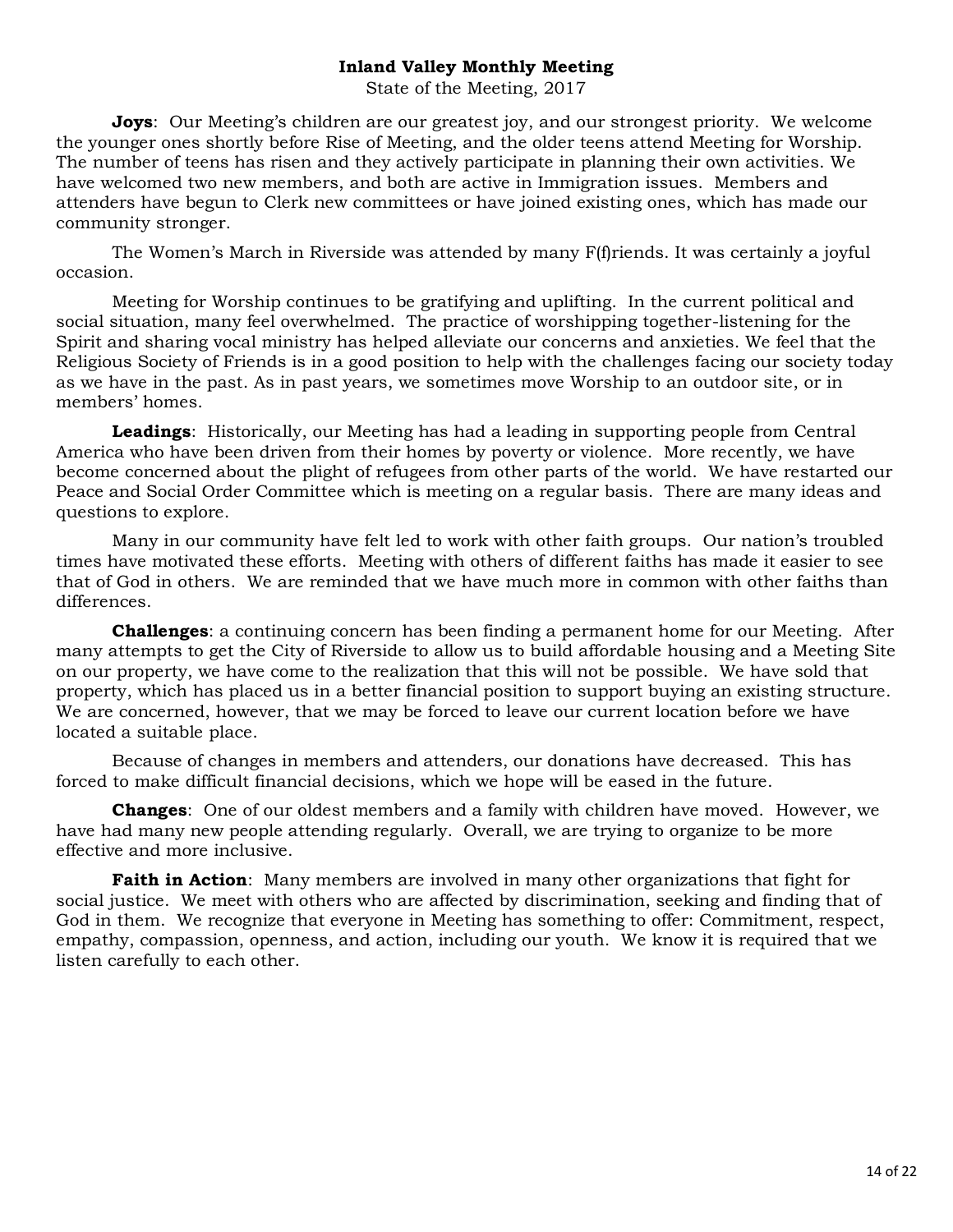## **La Jolla Monthly Meeting**

State of the Meeting, 2017

<span id="page-14-0"></span>We meet in that which is eternal, letting go of pride, fears, hopes and wishes. Meeting for worship continues to be the joyful center of the life of La Jolla Meeting. We take joy in witnessing the lives of those young people we have sent out into the world and are pleased to see more young adult attenders in Meeting. We are still hoping to attract more children and will be placing paid ads to let families know we are here.

Friends have been faithful in their support of the community. Our well-maintained meetinghouse and adequate financial resources support our community in its work. Lunch and fellowship after meeting for worship are particular joys.

We are an experimental religion, and we have been experimenting in our practices. We are looking at possible ways to be more welcoming, especially to children and young adults. Ending worship with a time for joys and concerns has allowed us to both deepen the preceding worship time and to allow us to know and nurture each other. Our meeting cooperates with numerous community groups as well.

Adult Religious Education Committee organizes weekly sessions to prepare us for worship and a monthly Saturday education program. With many among us new to Friends, this education in Quaker practice is important. Meeting encourages and subsidizes attendance at gatherings of the greater Quaker community, knowing that it is another way to deepen our understanding of Quaker process and practice.

The actions of individual Friends bring Quaker values into the work of many other groups. Some Friends pursue their leadings with the help of a newly organized Leadings committee, a successor to our Peace and Social Order Committee. Several independent concerns were united this year into corporate action through an Asylees, Immigrants, Refugees (AIR) Committee, assisting Meeting families sheltering people in their homes.

Meeting continues to face challenges. Finding Friends both willing and able to serve on committees remains difficult. We feel deeply the deaths this year of Maria Elena Vidana and Karen Thomas, loving Friends who insisted we look racism and bias in the face. We know we need to make Meeting a safe and welcoming place for everyone. The political state of the country presents Meeting with particular difficulties at present. Friends often feel called to respond to world events but we do not all share the same political orientation. It is our challenge to maintain open ears and an open heart in a world where fear, anger, and violence seem to prevail. We still feel called to answer that of God in every person.

Our meeting does not always meet internal conflict head on. We wish to do better but sometimes still fall short. Recent efforts in search for healing and unity over past conflicts are showing progress, but work still remains. We acknowledge that it is not enough to talk love and peace. The hard part is in living it. We do that best when we seek unity in the Divine.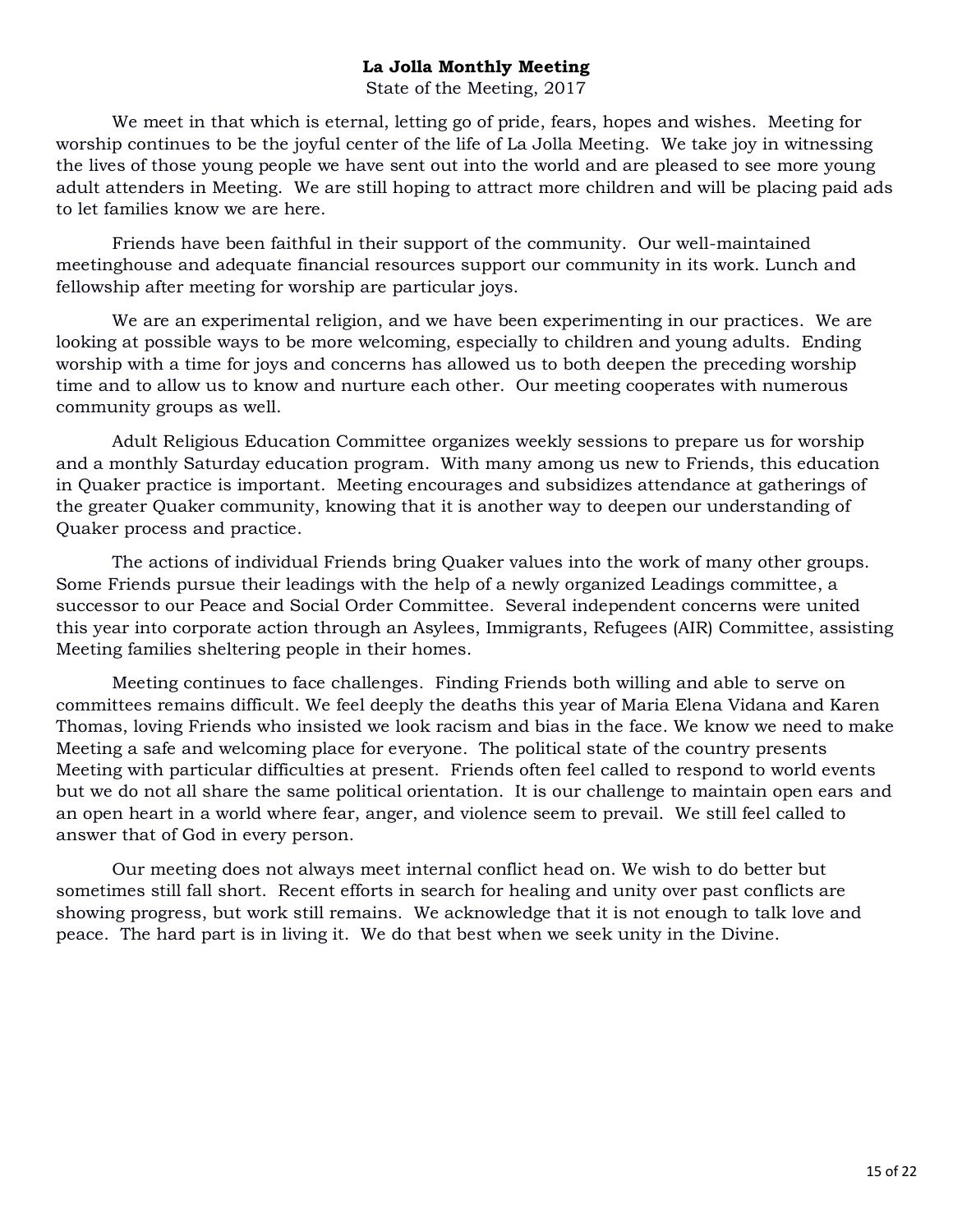## **Las Vegas Worship Group**

State of the Meeting, 2017

<span id="page-15-0"></span>The Las Vegas Meeting continues to gather in the same location: a quiet room of meditation, prayer and community surrounded by others' worship, Sunday School, and cars exiting nearby.

We deal with the graces of age and life with dignity and minor support from other Friends, and stronger support from other friends and family. Challenges in the form of death, illness, relocation, and everyday life present each member with the opportunity for spiritual growth.

We gather each Sunday for worship, but maintain minimal contact through the week. Sunday mornings consist of time for worship and informal discussion; we do not have business meetings, second hour education or worship sharing.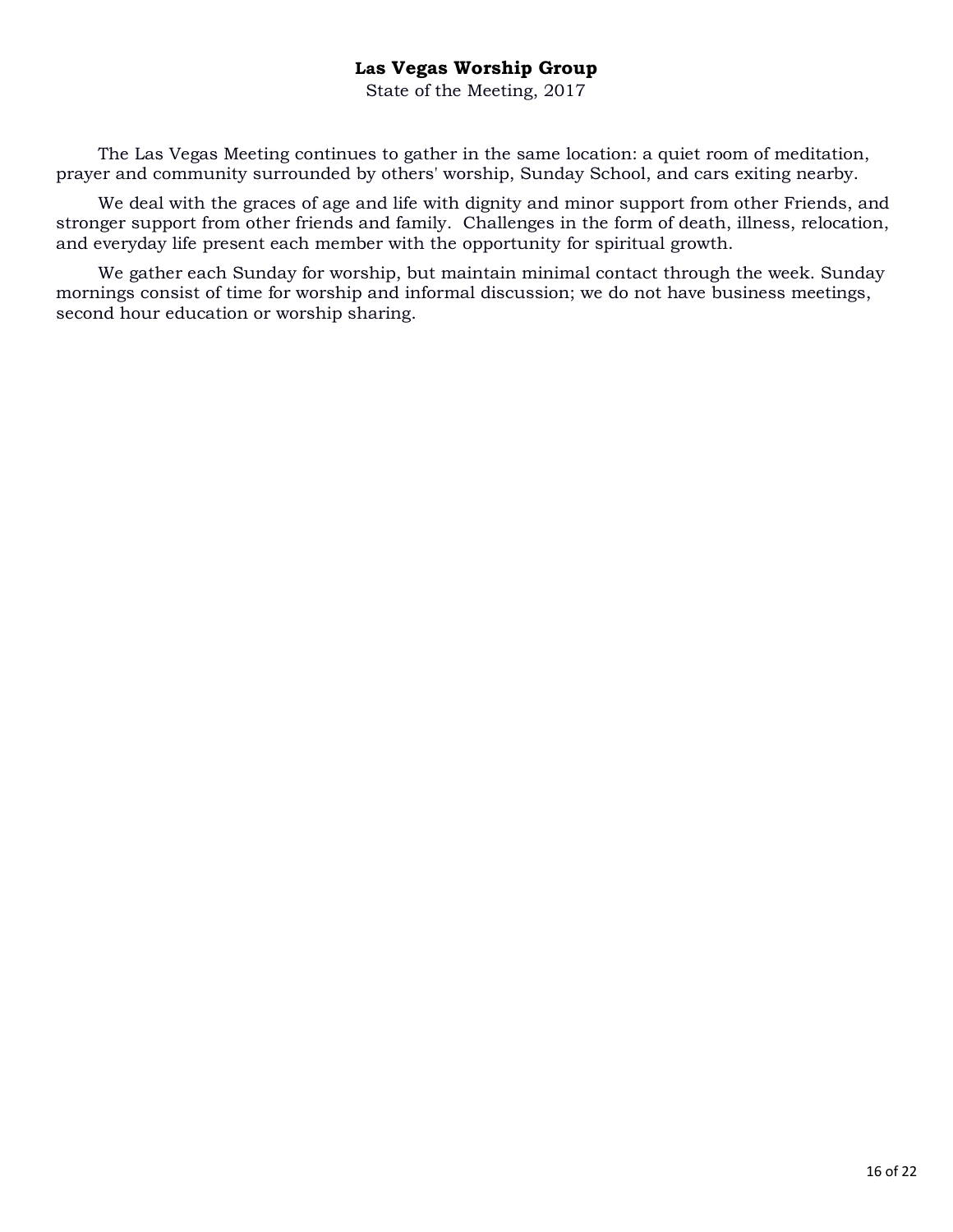## **Ojai Worship Group**

*Under the care of Santa Barbara Monthly Meeting* State of the Worship Group, 2017

Our small Worship Group continues to seek a Spiritual Experience through our 45 minutes of silent meditation. Sharing our experiences sometimes becomes a Quaker discussion. Our sharing of Joys and Sorrows brings us closer to knowing each other and also brings uplifting support to group individuals and the group collectively. We are saddened at the loss of attendance by an individual whose uplifting spiritual messages were very enriching and welcomed. We were happy to welcome a new Friend who has joined us recently. Our Worship Group has remained committed to helping and supporting each other through illness and loss. The strength of each attender, through the inner spirit, is abundantly shared. The care of each other is witnessed.

Among our greatest joys are the feelings of fellowship and peace during our silent and vocal communication. We are blessed that Val has opened his home as a refuge for us and that his health has improved. One of our members appreciates our group's tolerance and understanding in keeping our shared meals together vegetarian.

Some of us have strong feelings about having more group actions to build connections. Individuals all have their own commitments, but a desire was heard to consider being a presence together in some kind of group action in the future. What that may evolve into isn't seen at this time.

We have challenges surrounding the passing of time, health, and isolation that burden us collectively and individually. We also find we are distracted by late arrivals and people having trouble settling in to worship. Many feel upset about the current political environment.

We have a desire for more growth and the wisdom to work together, so that everyone is able to respect each other's differences. We lost a long-time attender recently and hope to engage everyone so that all will be able to worship together again.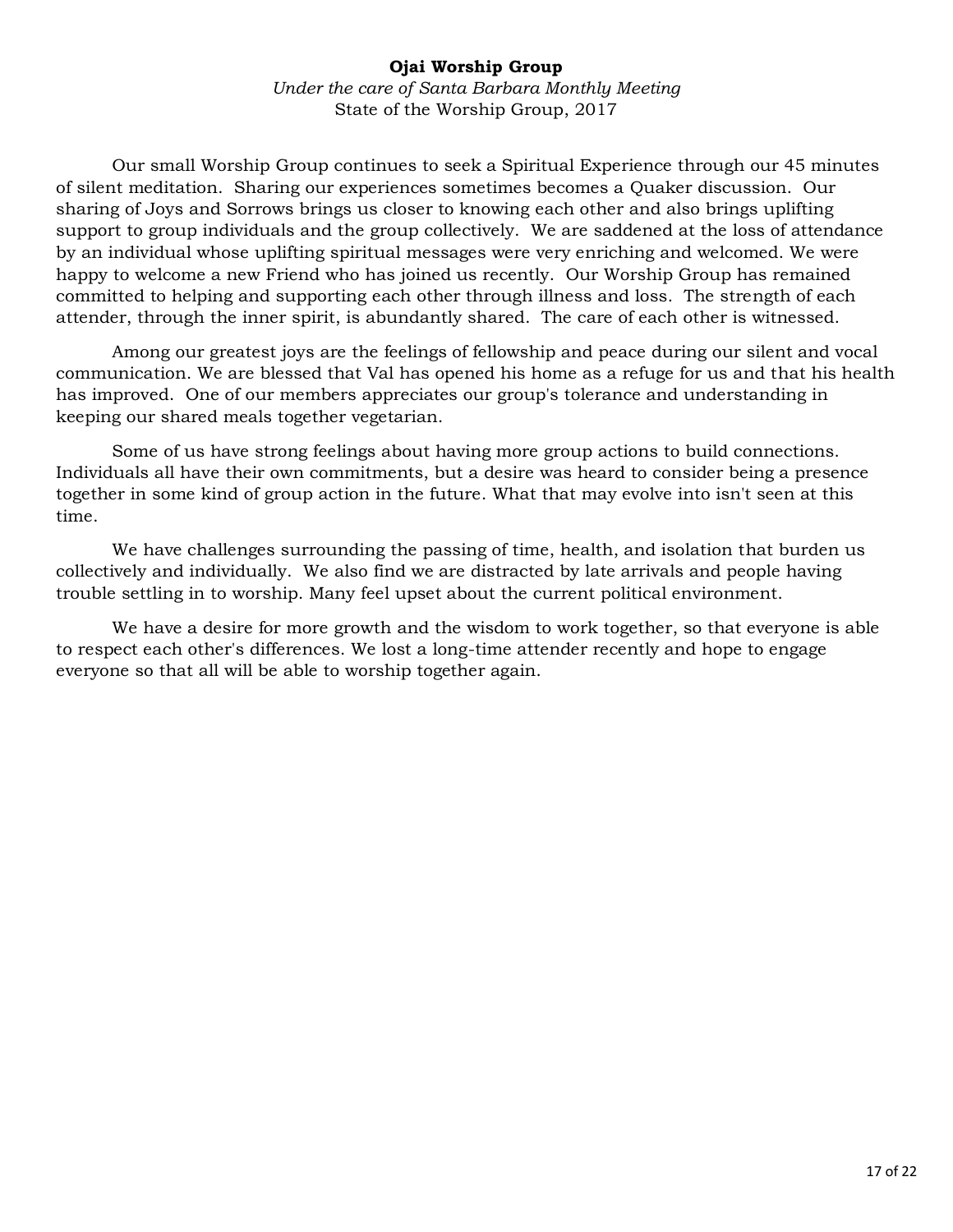### **Orange County Friends Meeting**

State of the Meeting, 2017

#### <span id="page-17-0"></span>**Joys**

We frequently experience deep ministry in Meeting for Worship – the sense of a "gathered meeting" is not uncommon. The Meeting provides a safe refuge every week where we can each do our part and experience an "attitude adjustment" from the turmoil in our nation and the world. The loving support from our community is a wonderful container for those who are putting their faith into action.

We delight in the love that we feel in worship, in fellowship, in sharing knowledge and guidance, and in responding to friends in need. More of us are "coming out" as Quakers. Some have found it rewarding to literally wear their Quakerism on their sleeves (using the "Love Thy Neighbor" buttons), thus starting conversations and increasing our visibility.

#### **Leadings**

Our meeting tends to quietly support individual members and attenders who have strong leadings; in a sense, the interconnectedness of our community is our strongest leading. We share a deep appreciation for the Meeting's absolute commitment to the equality of all people and yearn for a Quakerly corporate response to the frightening changes we see taking place.

We continue to seek growth as a Meeting, strongly linked to the need for the right home.

#### **Challenges and Concerns**

Many of us care deeply about and are working to address the problems impacting those who are most 5 have an Easter Retreat program this year for the first time in many years as too few people signed up. We are exploring alternative programs that more will be able to attend.

We wrestle with the desire many of us share to acquire our own property, and many questions remain as to how we might best nurture that future.

#### **Changes we seek**

Some feel there are too few people doing the work of the Meeting. We need to consider how we engage with new people and encourage active attenders to become members, ensuring that every one of our attenders and members has the sense of belonging to a beloved community.

The Meeting is grateful for the children who have become a regular part of our lives this past year, and we continue to miss the vitality of more children being present. We have activity and educational programs for all ages available every Sunday in the hope they will be needed.

We want to make ourselves known to those who might yearn for what we offer, and also we wonder how to do outreach and be consistent with our commitment not to proselytize.

We are inspired to diversify and enhance the material we cover in Quaker Explorations (adult religious education) to stimulate our thinking and encourage the development of vocal ministry. We seek to help everyone share responsibility for the quality of our worship.

#### **Faith into action**

A newly formed FCNL Advocacy Team is building rapidly from the interest and conviction of a small group in the Meeting to a much larger team that can make a real difference.

We continue our participation in: the OC Pride LGBT Festival, the Global Village, the CROP Walk, the distribution of homeless hygiene kits, an ongoing relationship in support of the domestic violence shelter Human Options, and the annual Christmas project, which this year supported Friendly Water for the World.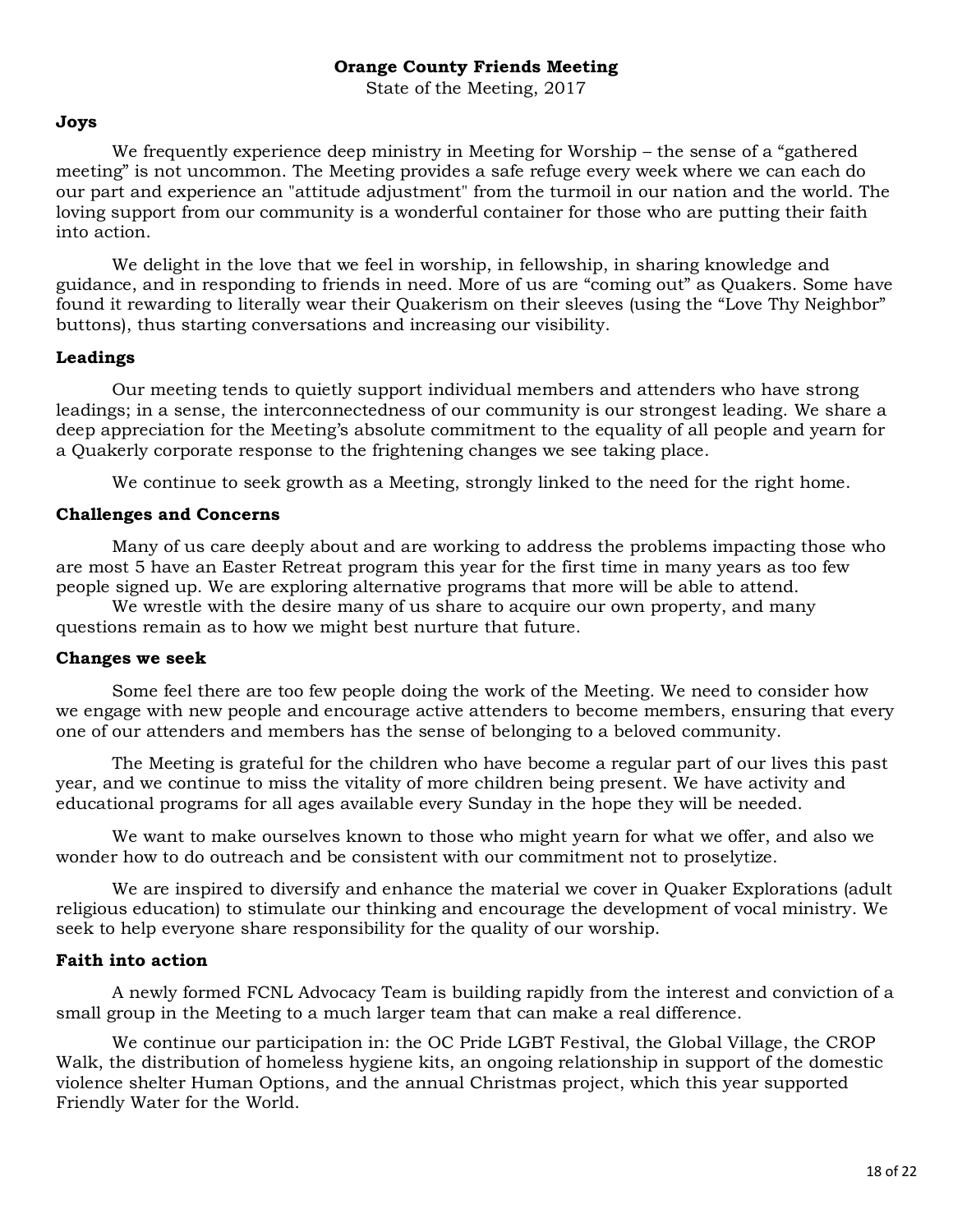## **Orange Grove Monthly Meeting**

State of the Meeting, 2017

<span id="page-18-0"></span>Our Faith and Practice advises, "The State of the Meeting Report should be a self-examination by the Meeting and its members of their spiritual strengths and weaknesses and of the efforts to foster growth in the spiritual life". In this report, we will try to honestly answer the five suggested queries on our spiritual vitality.

One of the greatest joys for Orange Grove is the healthy number of new friends attending the Meeting. They bring new vision and energy to the meeting for worship and our committee work. We have found joy in actively trying to build our community as well. We had a successful retreat which brought those who attended into conversation about our individual beliefs and developed a deeper sense of community. We initiated baby welcoming observances to embrace our young parents. The recognitions of birthdays each month makes us feel more like a family. The consideration of sorrows in the "Afterwords" extension of worship has added depth to our ability to hold each other in the Light.

These challenging times have led our Meeting to be more socially active and more engaged in putting our faith in action. Our Peace and Social Concerns Committee is thriving and present on weekends and weeknights in the meetinghouse, in congressional offices, at city council meetings and on marches. Many individuals as well are taking their part in social justice actions in the local community and the broader world.

We feel led to be good stewards of our property, using it wisely while remaining financially stable. Members and attenders have taken advantage of our Special Grants and Travel & Scholarship Funds for individual spiritual enrichment. The children's program is precious to us. Having the children enter at the end of the hour has been beneficial to them as they experience settled worship and occasionally minister. But the program itself needs more consistency and active participation by Meeting and we are challenged to address this.

Some other challenges we face include a great need to deepen our worship when current events dominate our thoughts. We struggle with how to help friends minister from their own authentic experience. We are challenged to lovingly address long-term conflict in the Meeting and how to face it faithfully and constructively. We have concerns about filling our many committee responsibilities with fewer people when both old and new friends have difficulty finding time. We have experimented with laying down standing committees until the Spirit rises to support them again. We struggle with how to make our new members and attenders feel a vital part of the Meeting when committee work has traditionally been the key to building that bond.

We are faithfully trying to be true to the spirit of our Quaker roots and to the many people who have set an example for us at Orange Grove. We conclude with the same thought as we closed last year's report, "by thoughtful use of our energy, we can build the strength and commitment of our Meeting to keep the Quaker Light alive and growing in the 21st Century".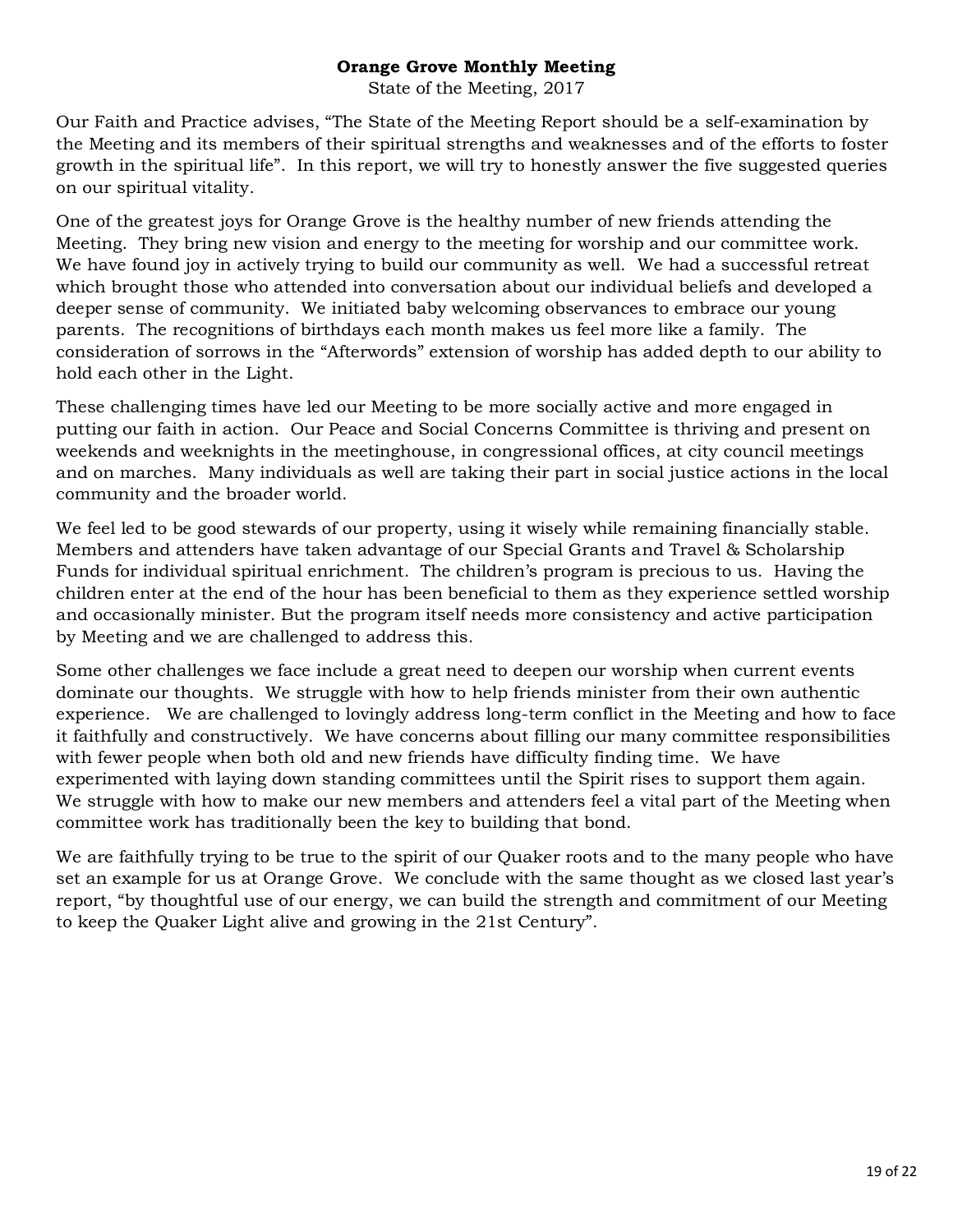## **San Diego Friends Meeting**

State of the Meeting, 2017

<span id="page-19-0"></span>The state of San Diego Meeting is mixed. We are pleased that those attending worship have reported strong worship. We usually have a lively social hour following worship. This invites participation that facilitates the development of a spirit infused community.

Visitors and new attenders are impressed with our facility, which is shared with the US Mexico Border Program of the American Friends Service Committee (AFSC) and the Peace Resource Center of San Diego as well as San Diego Church of the Brethren, the fourth partner in the building. During the past year we completed construction of a canopy solar system that both shades the parking area and should generate enough electricity to supply most of the energy needs for the entire campus each year.

We have no children's program and no children or teens who regularly attend meeting. We are encouraged by recent attendance of children and of queries from parents. It would be wonderful to have regular attendance of children and young people.

Attendance at meetings for worship has increased to about twelve per week. This has not increased membership or financial contributions. We frequently have persons attend meeting who are visiting or temporarily staying in San Diego. Many weeks members and regular attenders are only half of those present for worship. We have had difficulties filling committees and actually doing the work of the meeting. The monthly meeting for business often serves as a "committee of the whole".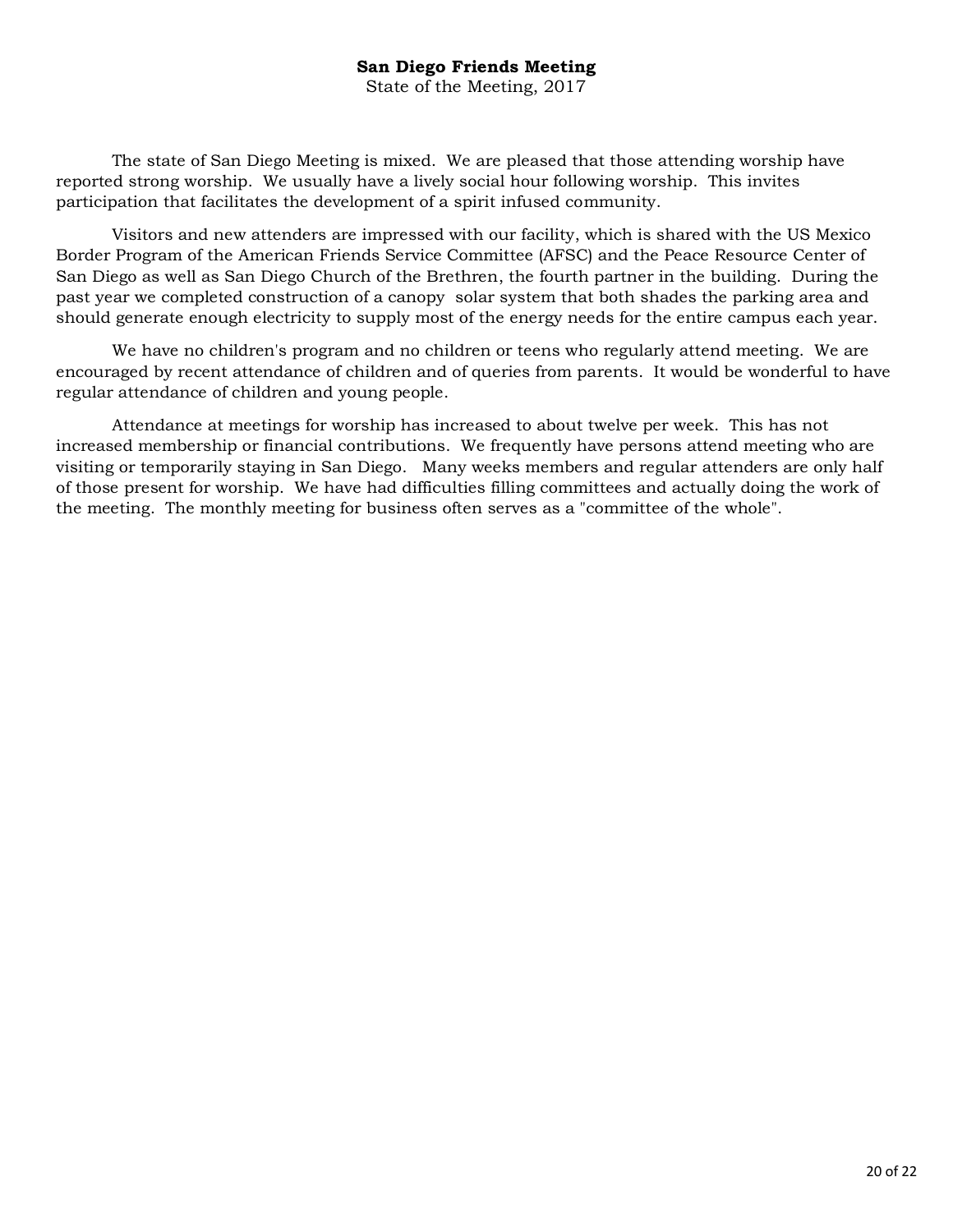## **Santa Barbara Monthly Meeting**

State of the Meeting, 2017

<span id="page-20-0"></span>As Santa Barbara Friends gather on Firstday Meeting for Worship we are blessed with a silence that brings us into the spiritual depth of our meeting. Often this silence is unbroken. However many share their thoughts and concerns during introductions, when "afterthoughts" are encouraged. This "afterthoughts" time has become an important part of our meeting, allowing Friends to share thoughts that they may have felt were not yet fully formed enough to break the silence. The question is whether "after thoughts" sharing significantly affects Spirit led sharing during Meetings for Worship. Both ways of sharing are important to our meeting. Seekers meetings have been suggested for better understanding and discernment.

Meeting for Worship has been enhanced by singing during the hour before meeting on the first Firstday of the month. The musicians join the children for music in Firstday School, then after meeting everyone sings together. Firstday school is without a teacher/helper now, so Friends are volunteering during the search, as we have done for years in collaboration with teacher/helpers. We had a delightful celebration of the fifteenth birthdays of the three teens who have been with us most of their lives. We gave them copies of " Faith and Practice" and "The Prophet"' and marveled at their poise, maturity, loving hearts and readiness to serve. These young women are treasures. Occasionally we have had several preteens at meeting, plus a baby boy newly born.

A major concern within meeting has been fewer attenders at meeting for Worship, Business and committee meetings and after meeting events. Many come for awhile and then stop. Some are students at local colleges or the University and leave at graduation. We have lost several Friends to early deaths and others are not able to attend due to long term illnesses. We are an inclusive meeting, with no gender issues. We accept same sex marriage with a warm welcome, but find ourselves with few attenders of color. The critical question is how to encourage participation of everyone in our meetings? Suggestions were: inclusion of new attenders in conversations during Fellowship after Meeting, outreach when not attending, public notices, more potlucks and more involvement in each others lives.

We are fortunate to have received many gifts from past and present Friends that have enabled us to have our own meeting house in a complex that also provides us rental income – especially now, as contributions are down. Concerns are carried by many Friends within our meeting. The Alternatives to Violence Project in California has grown to the point where it no longer is under the care of the meeting, while some in meeting are active facilitators. Other concerns addressed by Friends include: Truth and Recruitment in several high schools in Santa Barbara County; monthly vigils at Vandenberg Air Force Base; Prison Visitation; an attendee at Standing Rock Encampment and the Indian March in Washington, and now working on divestment; cooking for the homeless at Transition House; participation in a local clergy and laity group working to decriminalize mental illness and provide care in the county of Santa Barbara; and the Quaker reading group.

This difficult time finds us ever more in need of the quiet of Meeting for Worship with Friends. We seek the Spirit which is ever present in us, and becomes more profound and supportive as we gather together. We thank the Friends of the past for their help and inspiration and seek new Friends who will help us build the Peaceable Kingdom, here in our hearts and on this beautiful earth.